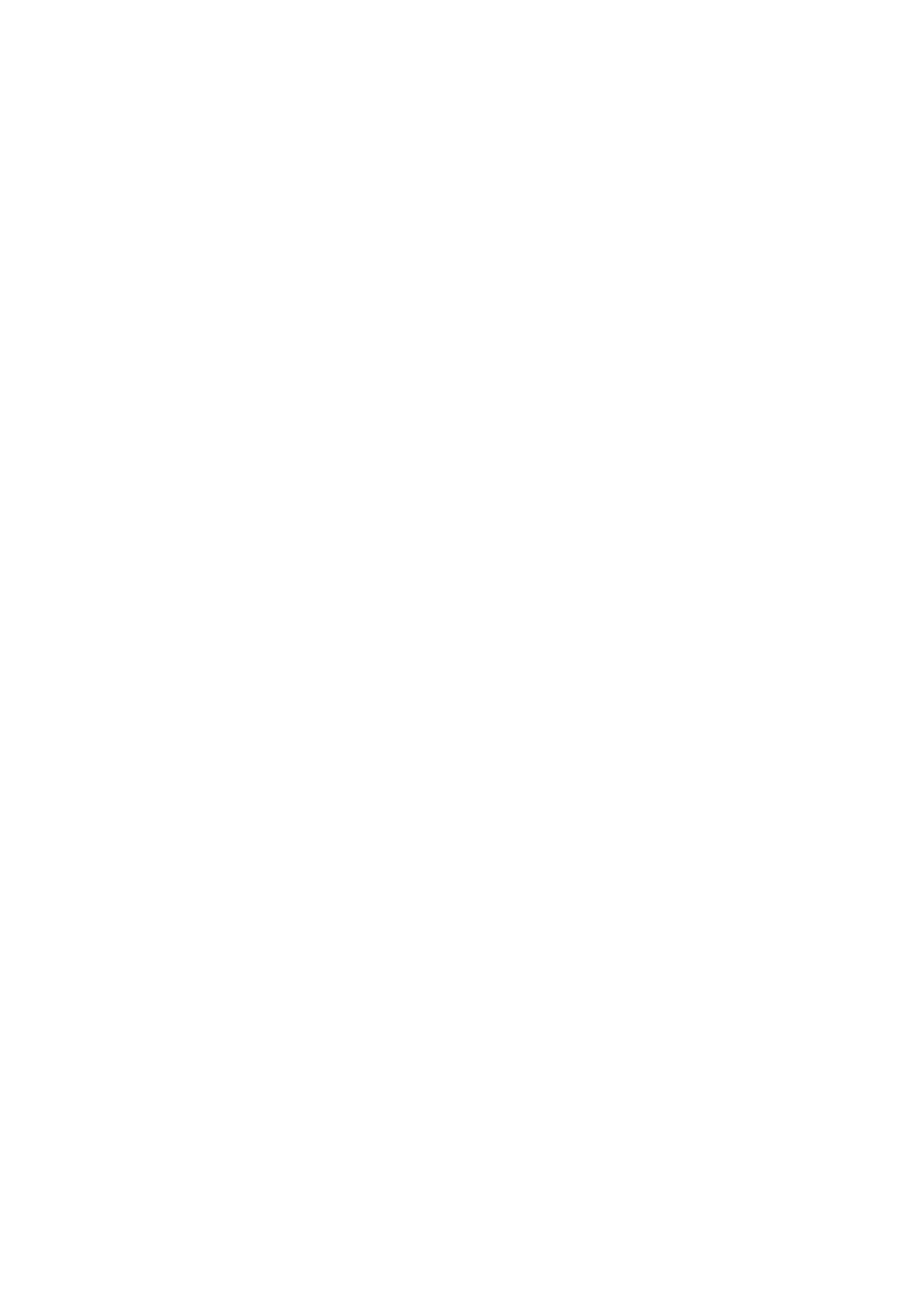# **TABLE OF CONTENTS**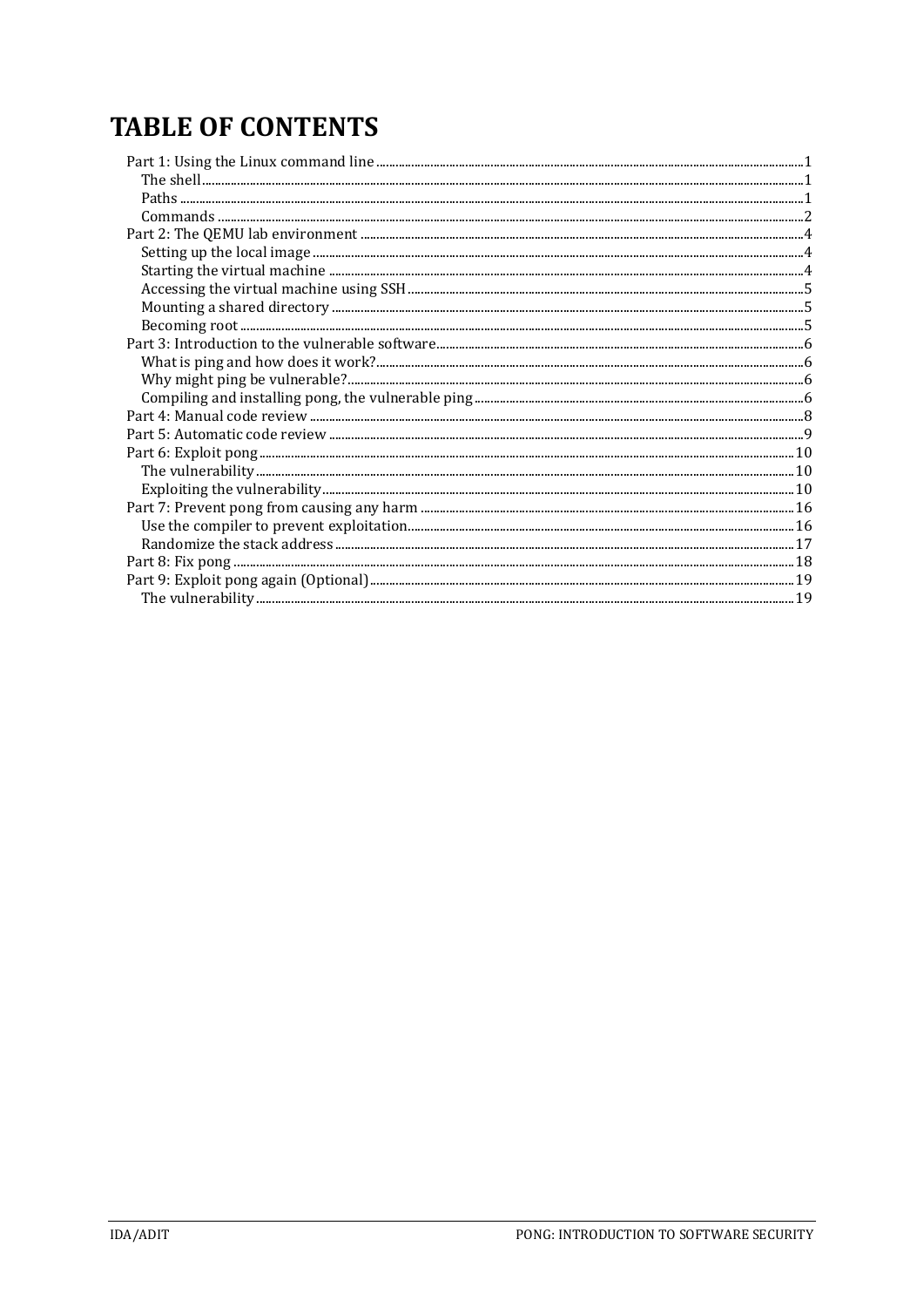# **MAIN LAB**

In this lab you will conduct a number of different experiments on vulnerable software, including exploiting it, analyzing it, fixing it, and preventing it from causing harm. Some of the labs can be done entirely on paper. Others require access to a computer, and still others require access to a computer on which you are allowed to run exploits.

For the exercises where you run exploits or need system administrator (root) access, we will use virtualized Linux systems. However, to make things a little more interesting, you will not be told what the password for root is; you will have to exploit vulnerable software on the system to gain root access.



# <span id="page-3-0"></span>**Part 1: Using the Linux command line**

If you are familiar with Linux and the command line, you may skip this section.

This lab requires you to be able to use the Linux command line to perform basic tasks, such as editing, reading and copying files, as well as some more advanced tasks, such as compiling and debugging programs.

# <span id="page-3-1"></span>**The shell**

The *shell* in Linux is a program that interprets the commands that you type. There are many different such interpreters, the most common on Linux being bash.

# **The prompt**

The shell prints a prompt – a string at the beginning of each line – where you can type commands. In Linux, the prompt takes different forms depending on whether the user is a normal user or has administrator privileges. If the prompt ends with a hash mark  $(H)$ , then the user typically has administrator privileges.

#### <span id="page-3-2"></span>**Paths**

A *path* is the name of a file. In Linux, paths consist of components separated by a forward slash (unlike e.g. Windows, which separates components using a backslash). A path that starts with a forward slash is a complete path, interpreted the same regardless of how it is used. A path that does not start with a slash is relative, and is interpreted relative the current working directory (CWD) of whatever program is executing. In the shell, you manipulate the current working directory using the cd command.

Here are some examples of paths and what they mean: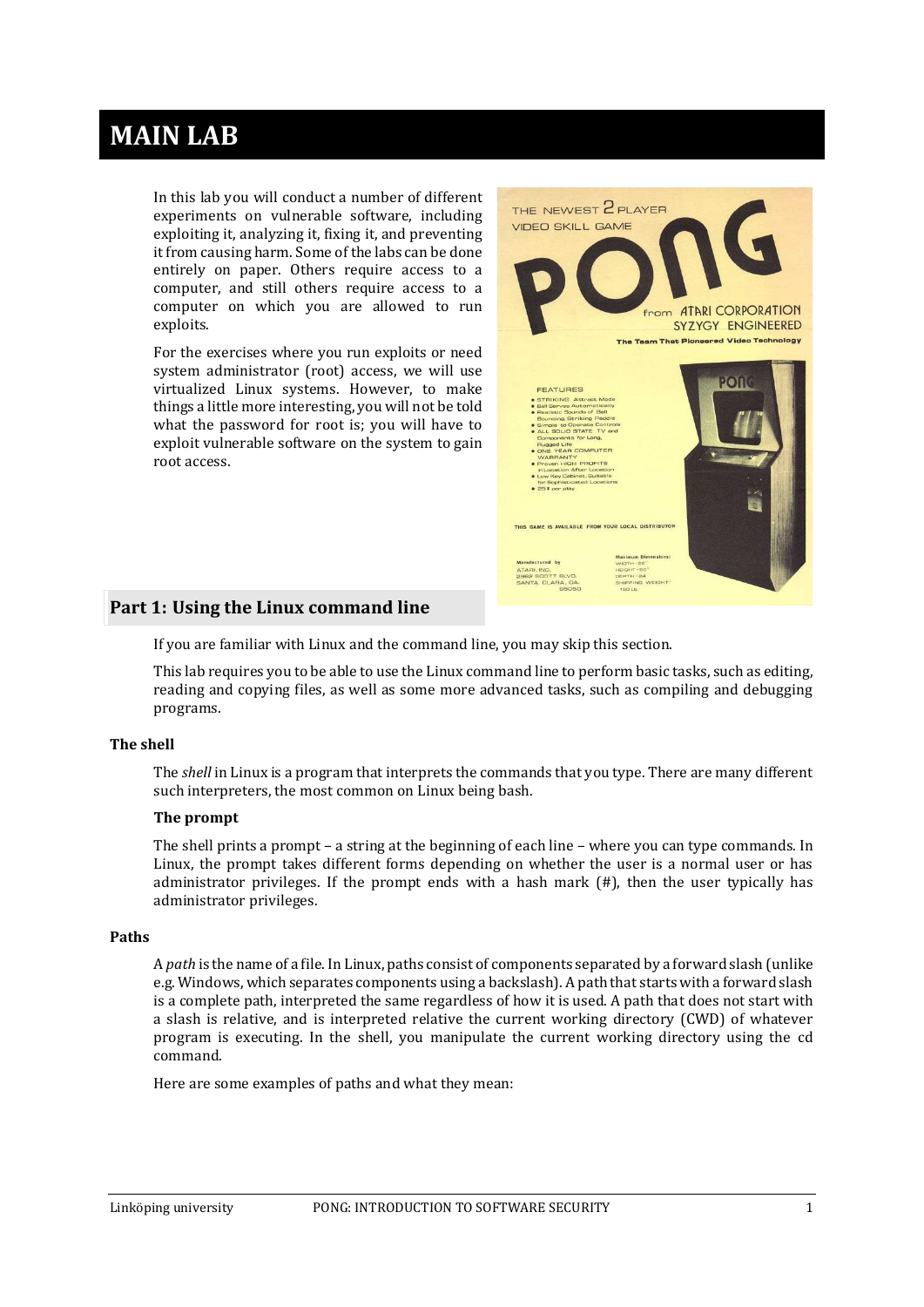| Path                           | <b>CWD</b>      | <b>Meaning</b>                                                                                                                                       |
|--------------------------------|-----------------|------------------------------------------------------------------------------------------------------------------------------------------------------|
| /data/kurs/adit Doesn't matter |                 | The file or directory <i>adit</i> , within the directory <i>kurs</i> , within<br>the directory <i>data</i> , which in turn is a top-level directory. |
| kurs/adit                      | /data           | The file or directory <i>adit</i> within the directory kurs, within<br>the directory <i>data</i> , which in turn is a top-level directory.           |
| kurs/adit                      | /home           | The file or directory <i>adit</i> within the directory <i>kurs</i> , within<br>the directory <i>home</i> , which in turn is a top-level directory.   |
|                                | /kurs/data/adit | The same as /kurs/data - the name $\ldots$ refers to the the<br>directory one step up.                                                               |
|                                |                 | /kurs/data/adit/bin The same as /kurs/data/adit/bin - the name "." Refers to<br>the current working directory.                                       |

# <span id="page-4-0"></span>**Commands**

To issue a command, simply type it at the prompt and hit the enter key.

There are two kinds of commands in Linux, shell built-ins and regular commands. Shell built-ins are commands that the shell itself implements. Examples include cd, exec, and set. Regular commands are simply programs stored in one of the directories that the shell searches for commands in. Examples include ls, cat and gcc. This makes it easy to add new commands to a Linux system.

If a command is not in any of the directories the shell searches for commands in, you can still issue the command by typing a complete or relative path to it that contains at least two components. For example, if the command pong is in the directory /home/user/lab, and the current working directory is /home/user, you can run pong by typing ./lab/pong.

# **Documentation**

To get documentation about a command, simply use the man command.

| Command               | <b>Purpose</b>                            |
|-----------------------|-------------------------------------------|
| man <i>topic</i>      | Show the documentation for topic.         |
| man -k <i>keyword</i> | Show a list of topics related to keyword. |

# **Commands for manipulating files**

The following commands are useful for manipulating files and directories.

| Command            | <b>Purpose</b>                                                                                                                                                                                              |
|--------------------|-------------------------------------------------------------------------------------------------------------------------------------------------------------------------------------------------------------|
| touch filename     | Change the creation date of <i>filename</i> (creating it if necessary).                                                                                                                                     |
| pwd                | Displays the current working directory.                                                                                                                                                                     |
| cd directory       | Changes the current working directory to <i>directory</i> .                                                                                                                                                 |
| <sub>1s</sub>      | Lists the contents of directory. If directory is omitted, lists the<br>contents of the current working directory. With arguments, can<br>display information about each file (see the manual page).         |
| cat filename       | Display the contents of <i>filename</i>                                                                                                                                                                     |
| less filename      | Displays the contents of <i>filename</i> page-by-page (less is a so-called<br>pager). Press the space bar to advance one page; b to go back one<br>page; q to quit; and h for help on all commands in less. |
| rm filename        | Removes the file <i>filename</i> from the file system.                                                                                                                                                      |
| my oldname newname | Renames (moves) the file <i>oldname</i> to <i>newname</i> . If <i>newname</i> is an<br>existing directory, moves oldname into the directory newname.                                                        |
| mkdir dirname      | Creates a new directory named dirname.                                                                                                                                                                      |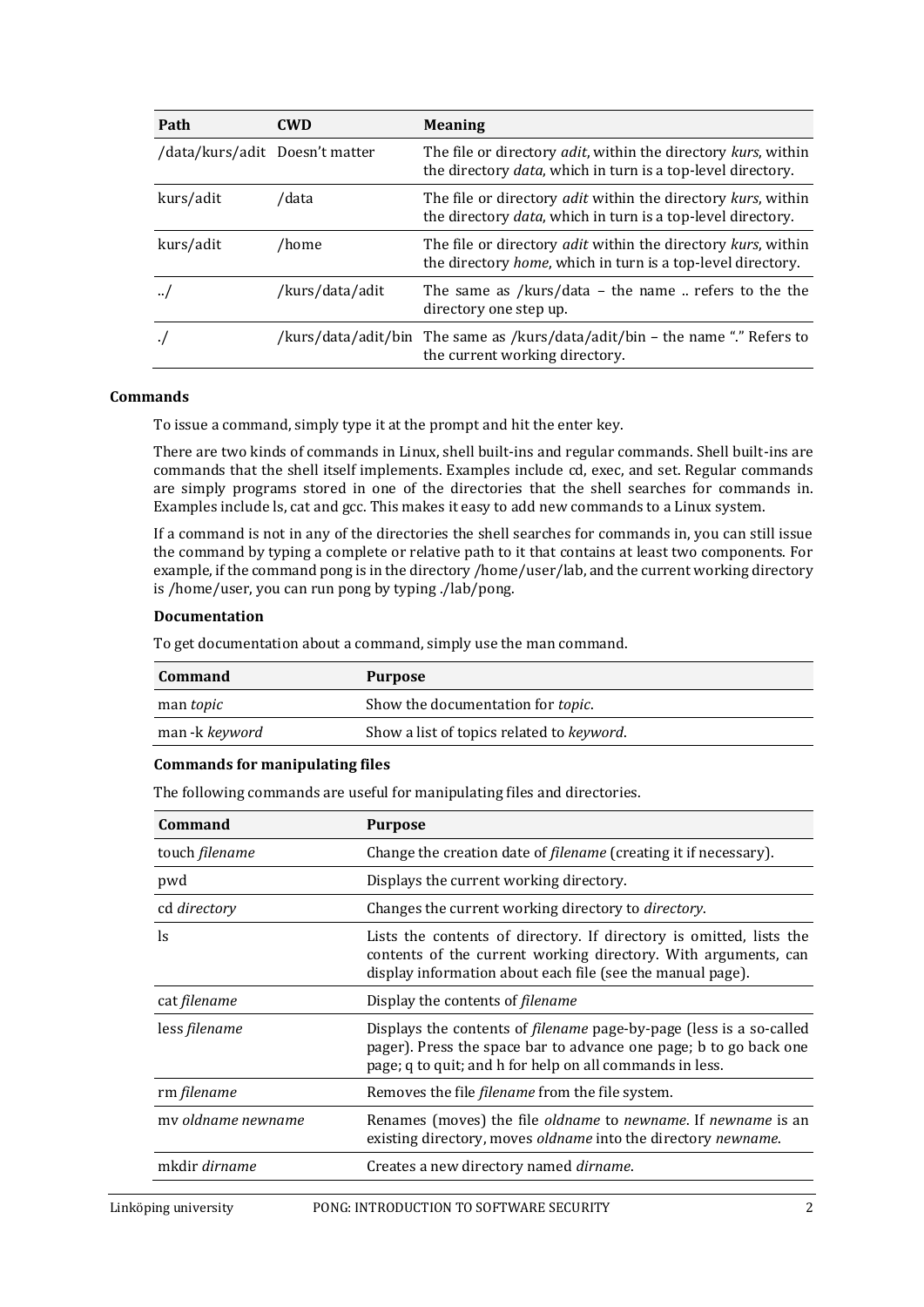| <b>Command</b>       | <b>Purpose</b>                                                                                                                  |
|----------------------|---------------------------------------------------------------------------------------------------------------------------------|
| rmdir <i>dirname</i> | Removes the directory <i>dirname</i> . The directory must be empty for<br>rmdir to work.                                        |
| cp filename newname  | Creates a copy of filename named newname. If newname is a<br>directory, creates a copy named filename in the directory newname. |
| chmod modes filename | Change permissions on filename according to modes.                                                                              |
| chgrp group filename | Change the group of filename to group.                                                                                          |
| chown user filename  | Change the owner of <i>filename</i> to user.                                                                                    |

# **Commands for manipulating processes**

In Linux, every command you run becomes a process. The following commands are useful for manipulating processes.

| <b>Command</b>   | <b>Purpose</b>                                                                                                                                                                  |  |  |  |  |  |
|------------------|---------------------------------------------------------------------------------------------------------------------------------------------------------------------------------|--|--|--|--|--|
| ps aux           | List all running processes.                                                                                                                                                     |  |  |  |  |  |
| kill -signal pid | Send signal number signal to process with ID pid. Omit signal to just<br>terminate the process. If $pid$ has the form $\%n$ , then send signal to<br>job $n$ .                  |  |  |  |  |  |
| kill -9 pid      | Send signal number 9 (SIGKILL) to process with ID pid. This is a last-<br>resort method to terminate a process.                                                                 |  |  |  |  |  |
| pkill pattern    | Kill all processes that match pattern. By default, only the command<br>name is searched for pattern.                                                                            |  |  |  |  |  |
| jobs             | Display running jobs.                                                                                                                                                           |  |  |  |  |  |
| $Ctrl+C$         | Interrupts (terminates) the process currently in the foreground.                                                                                                                |  |  |  |  |  |
| $Ctrl+Z$         | Suspends the process currently running in the foreground.                                                                                                                       |  |  |  |  |  |
| $Ctrl + S$       | Stops output in the active terminal (this is not strictly process<br>control, but output control).                                                                              |  |  |  |  |  |
| $Ctrl + Q$       | Resumes output in the active terminal.                                                                                                                                          |  |  |  |  |  |
| command &        | Runs command in the background.                                                                                                                                                 |  |  |  |  |  |
| bg               | Resumes a suspended process in the background.                                                                                                                                  |  |  |  |  |  |
| fg               | Brings a process in the background to the foreground. This will<br>resume the process if it is currently suspended.                                                             |  |  |  |  |  |
| su               | Used to run a command as root. Useful if you have to perform a task<br>that requires root privileges while logged in as a regular user. (Will<br>prompt for the root password.) |  |  |  |  |  |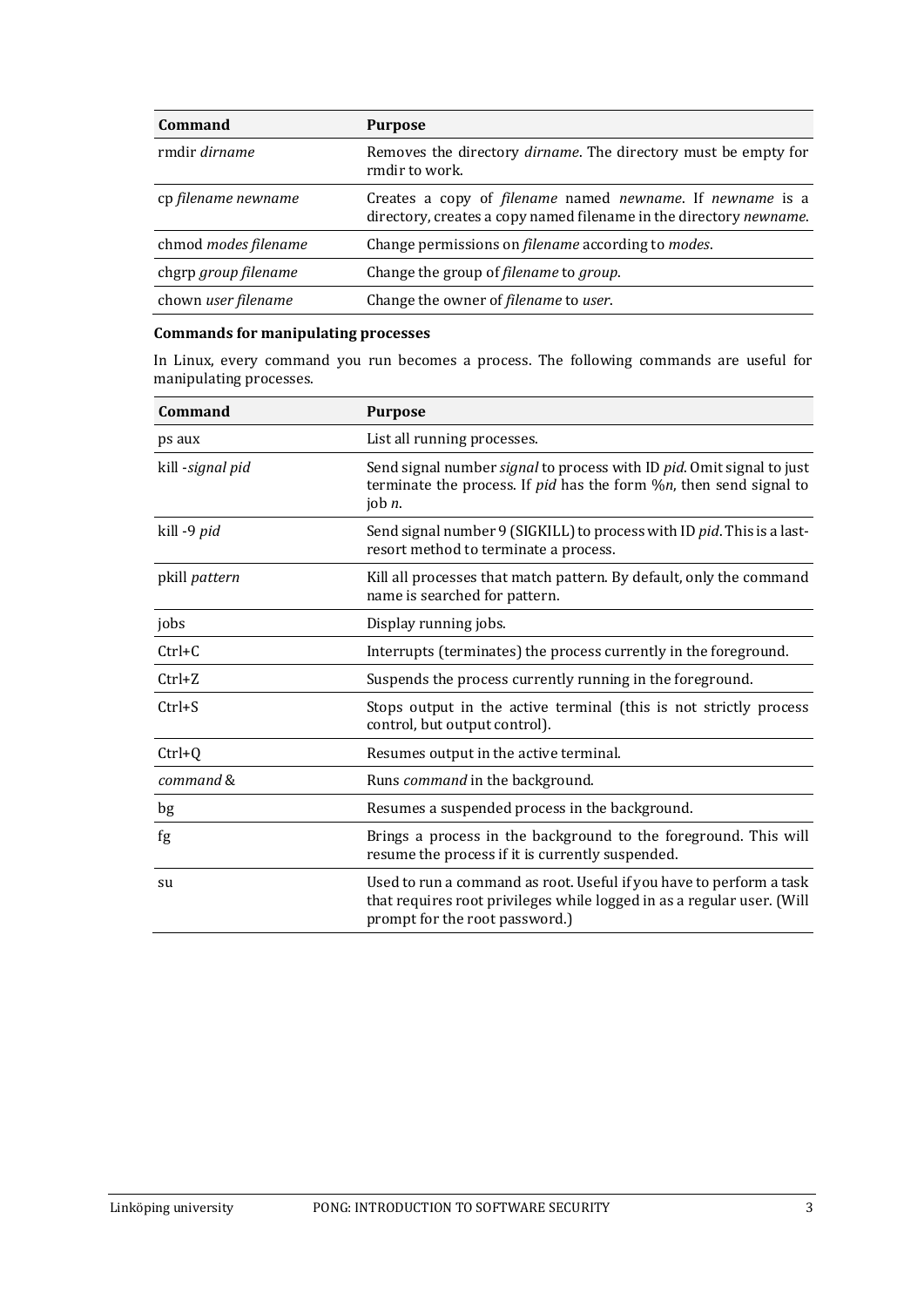# <span id="page-6-0"></span>**Part 2: The QEMU lab environment**

Since this lab requires root access, the lab is conducted within a QEMU virtual machine. We use a copy-on-write setup for the lab, with a central read-only master image from which each student group creates a local slave-image. Since the local image will only contain the changes compared to the master image, we avoid each student having to copy the full image to their home directory.

# <span id="page-6-1"></span>**Setting up the local image**

We have prepared a script for you in the TDDC90 home directory, which will setup a local QEMU image in your home directory. To run the script, execute the following in a shell:

/courses/TDDC90/pong/scripts/setup\_pong.sh

The script will ask for your Webreg group number (the number next to the mail icon in the leftmost column of the Webreg signup page). **It is very important that you provide the correct group number**, as this is used to generate a unique port number for connecting to the virtual machine.

The script will create a directory called "pong" in your home directory. It will contain the local image (pong.img), a number of shell scripts, and a directory called "shared", which can later be used to mount a shared directory with the virtual machine.

# **Installing the lab environment on your own computer (optional)**

*This information is only for those who want to install the lab files on their own Linux system.* Note that we cannot provide technical support for problems you may encounter when running the lab on your own machine.

- 1. First, make sure that you have installed QEMU's x86 emulator.
- 2. Then, copy the directories "scripts" and "qemu" from /courses/TDDC90/pong/ to a local directory on your computer.
- 3. Next, edit "scripts/setup\_pong.sh" and change the variable PONG\_ROOT to the local directory in the above step.
- 4. Finally, run the modified setup script as described above to install the lab files in your local home directory.

# <span id="page-6-2"></span>**Starting the virtual machine**

In the newly created "pong" directory, you will find a script called "start\_pong\_group*NN*.sh", where *NN* is the group number you provided during setup. Run this script to start up the virtual machine:

pong/start\_pong\_group*NN*.sh

This will launch a QEMU window. After the machine has booted up (this takes up to a minute), you should see a login prompt. To log on, use *tddc90* both as username and password.

**IMPORTANT:** You should **immediately** set a new hard-to-guess password for your virtual machine by issuing the below command. First type the default password *tddc90* and then give the new password twice. Make sure to not forget/lose your password!

passwd

If you do not change the default password, it is trivial for someone else to either deliberately or by mistake (e.g., because they used the wrong Webreg group number) access your virtual machine while you are working on the shared ThinLinc system!

You can work with the lab directly in the QEMU window, but for convenience, we recommend that you use SSH, as described below.

**Note:** If you click inside the QEMU window, QEMU will "grab" the mouse for use inside the virtual machine. Since we use a non-graphical environment for the lab, this will result in the mouse pointer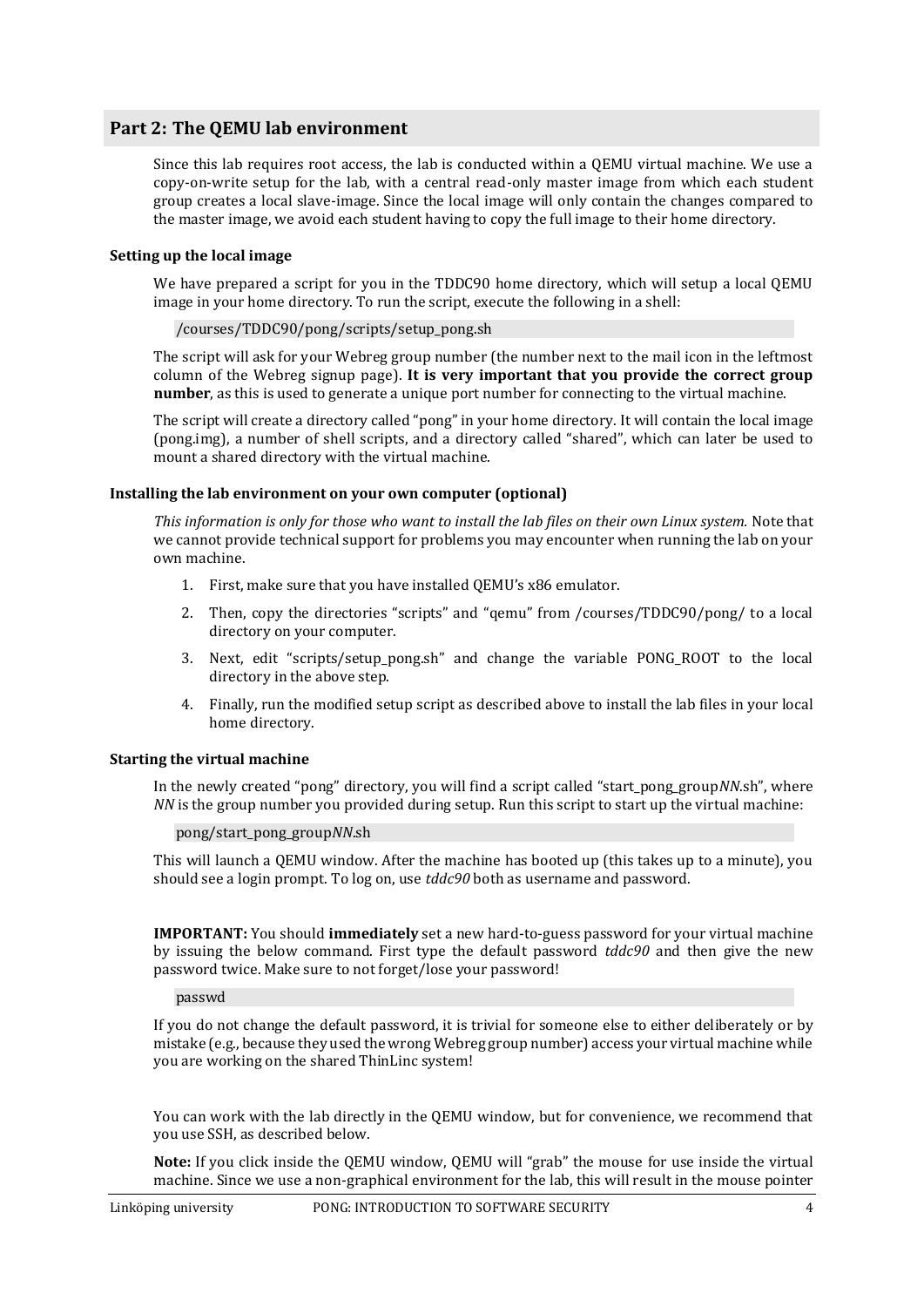disappearing. If you mistakenly click inside the QEMU window, press the *left* Control and Alt keys simultaneously to ungrab the mouse.

To power off the virtual machine, run

poweroff

in the QEMU window.

**Note:** A regular user can only power off the virtual machine directly from the QEMU window. The poweroff command will require the root password when run in an SSH shell.

#### <span id="page-7-0"></span>**Accessing the virtual machine using SSH**

It is often convenient to access the virtual machine using SSH instead of directly in the QEMU window. This allows you to have several shells open at the same time, and to use copy-paste and scrolling in the shell. To open an SSH connection to the virtual machine, use the provided script:

pong/ssh\_pong\_group*NN*.sh

Use the password you set in the previous step. (The first time you SSH into the virtual machine, you will be asked to confirm that you trust the remote machine by typing "yes" and pressing enter.) You can work from the SSH shell just the same way as from the shell in the QEMU window. To close the SSH connection, issue the command "exit" in the SSH shell.

**Technical side note:** Our current setup does not support a fully simulated virtual network. Therefore, we instead redirect your unique port number (computed based on your Webreg group) on the host machine to port 22 on the virtual machine, and make all connections to localhost. The scripts in the pong directory are generated as a convenience for you, to make sure that the right port number is used. We recommend always using the provided scripts for connecting to the virtual machine, in order to avoid network conflicts and other problems.

#### <span id="page-7-1"></span>**Mounting a shared directory**

If you want to use a GUI-enabled text editor to read or edit files on the virtual machine, you can mount a "mirror" of the home directory in the virtual machine in pong/shared as mentioned above. After the virtual machine has booted up, run (on the host, not in the virtual machine)

```
pong/mount_shared_groupNN.sh
```
Now you can access all files in /home/tddc90 on the virtual machine through the directory *HOME*/pong/shared, where *HOME* is your home directory on the student system.

Note that you need to re-run this command every time you start the virtual machine. Also, remember to save any files you have open through pong/shared before powering off the virtual machine, otherwise you will lose your changes!

**Note:** Due to technical problems with the new centralized Linux environment, you may not be able to mount the shared directory again after shutting down and restarting the QEMU virtual machine. Logging out and in again should fix this problem.

# <span id="page-7-2"></span>**Becoming root**

The user with ID 0 on a Unix system is known as root, and can do nearly anything. For several of the exercises you will need to be logged in as root. There are two useful ways to do this:

- At the login prompt, log in as root instead of your normal user.
- When already logged in, issue the command su to become root.

Of course, **at this point neither option works**. You need to set the root password, and to do that you need to exploit a software vulnerability to become root.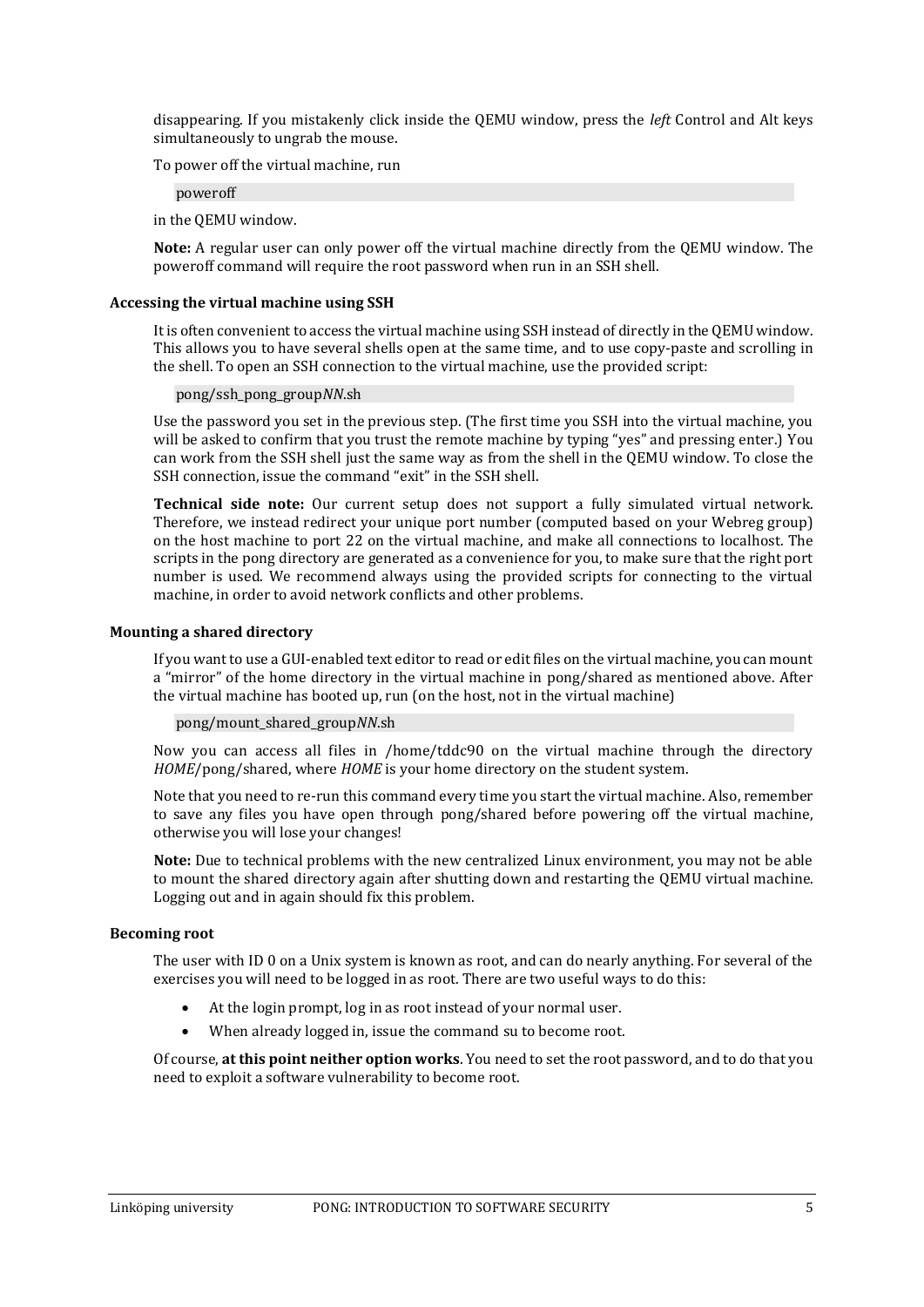# <span id="page-8-0"></span>**Part 3: Introduction to the vulnerable software**

For all of these exercises you will experiment with a version of ping that has been made vulnerable to some kind of attack (it's up to you to figure out what the problems are). You have access to the binary and to the source code. To prevent confusion with the real version of ping (which is an important system utility), our version is named pong, and is located in /bin/pong.

# <span id="page-8-1"></span>**What is ping and how does it work?**

ping is a utility used to check if a remote computer on a network is up and running. It works by sending out an ICMP echo request packet to the target computer and recording any ICMP echo reply packets that arrive in response. ping prints information about each packet, as well as statistics of the entire execution (round-trip-time, packet loss, etc).

It might look something like this:

```
% ping 10.0.2.2
PING 10.0.2.2 (10.0.2.2) 56(84) bytes of data.
64 bytes from 10.0.2.2 (10.0.2.2): icmp_seq=1 ttl=255 time=0.231 ms
64 bytes from 10.0.2.2 (10.0.2.2): icmp_seq=2 ttl=255 time=0.175 ms
64 bytes from 10.0.2.2 (10.0.2.2): icmp_seq=3 ttl=255 time=0.140 ms
64 bytes from 10.0.2.2 (10.0.2.2): icmp_seq=6 ttl=255 time=0.144 ms
```
--- *10.0.2.2* ping statistics --- 6 packets transmitted, 4 received, 33% packet loss, time 5000ms rtt min/avg/max/mdev =  $0.140/0.171/0.231/0.031$  ms

Here, we have tested the connectivity to the virtual gateway 10.0.2.2. The ping program has sent six ICMP echo request packets, and received four replies (number 4 and 5 are missing).

Note that due to the setup of the virtual network, you will not be able to receive responses if you ping other addresses (e.g. www.liu.se). If you want to test that ping or pong works, **always use the address 10.0.2.2**.

# <span id="page-8-2"></span>**Why might ping be vulnerable?**

In order to send ICMP packets, ping must be able to open a raw IP socket – a socket on which any IP packet can be sent and where every incoming IP packet can be read (a socket is a communications endpoint within the operating system). Opening raw sockets requires privileged access – otherwise any user would be able to forge any kind of network traffic, and eavesdrop on all incoming traffic. To get privileged access, ping is a setuid binary. A setuid binary assumes the user ID of its owner every time it is run. In this case, ping is owned by root, the all-powerful superuser who can do anything on the system. Binaries that are setuid root are always dangerous, as a vulnerability could lead to an intruder gaining privileged (a.k.a. root or superuser) access to the system.

The standard ping program on Linux is not vulnerable. We have doctored pong so that it contains several exploitable vulnerabilities (and some that aren't exploitable).

# **Exercise 1: Familiarize yourself with ping**

- 1-1 Run ping to test connectivity to 10.0.2.2.
- 1-2 What does the -I option to ping do?

**Report:** No report required for this exercise

# <span id="page-8-3"></span>**Compiling and installing pong, the vulnerable ping**



In several of the following exercises you will be expected to be able to compile pong, making changes to the source code and to how it is compiled. The following section is a tutorial on this process.

In the home directory /home/tddc90 on your virtual machine, there is a directory called pong. Inside this directory there are several items:

• A directory named src, which contains the source code for pong.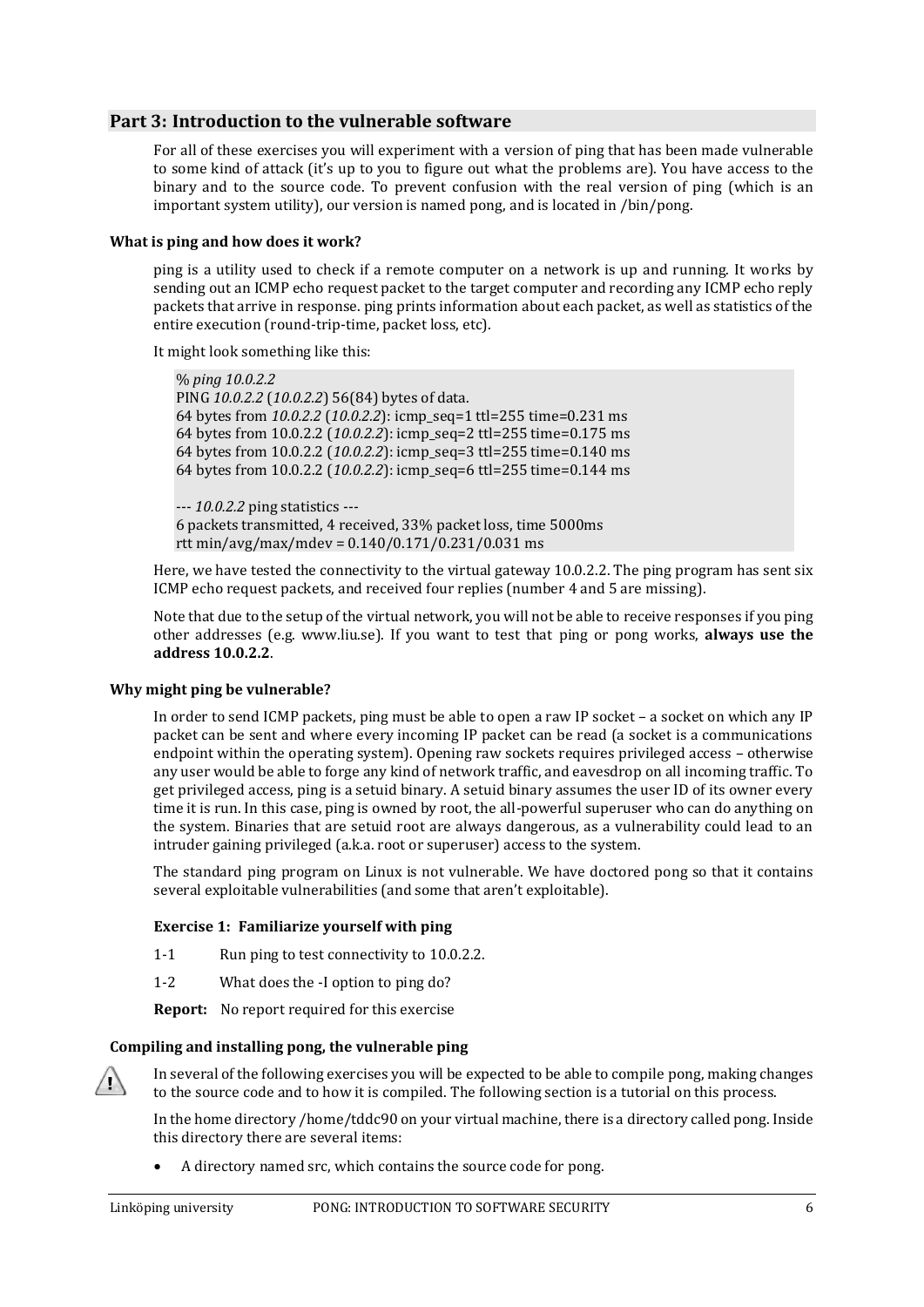- A directory named exploit, which contains some generic shellcode you can use when exploiting the vulnerability in pong.
- A directory named gcc, which you will use in one of the lab exercises.

This directory is also available on /home/TDDC90/pong on the student systems.

# **Compiling**

To compile pong, simply change the working directory to src (using the cd command), and type make. A new binary will be created in the src directory named pong. You will compile pong using the Gnu C Compiler (gcc). In order to make exploiting the software a little simpler, we have turned off optimization and the default 16-byte stack alignment.

If you need to change how pong is compiled, then edit the file named Makefile. There are comments in the file to guide you. The virtual machine has vim and nano installed, or you can use any text editor on the lab computer by mounting a shared directory, as explained earlier.

# **Installing**

If you want to test whether a version of pong that you have built can be exploited, you should install it in /bin. You will need to be logged in as root to do this. (Note that you will not be able to log in as root until you have successfully exploited pong.) The following command will install pong, provided your working directory is the source code directory for pong:

#### make install

After you install your own version of pong, the original one is removed. However, you can still access it under the name pong.org.

# **Restoring**

If at any time you want to restore the vulnerable version of pong (it is a good idea to do so after you are done with each custom version), simply issue the following command:

# restore\_pong

This will copy /bin/pong.org to /bin/pong, so if you have changed /bin/pong.org as well, the command won't work as intended. Note that this command is only available when you are logged in as root.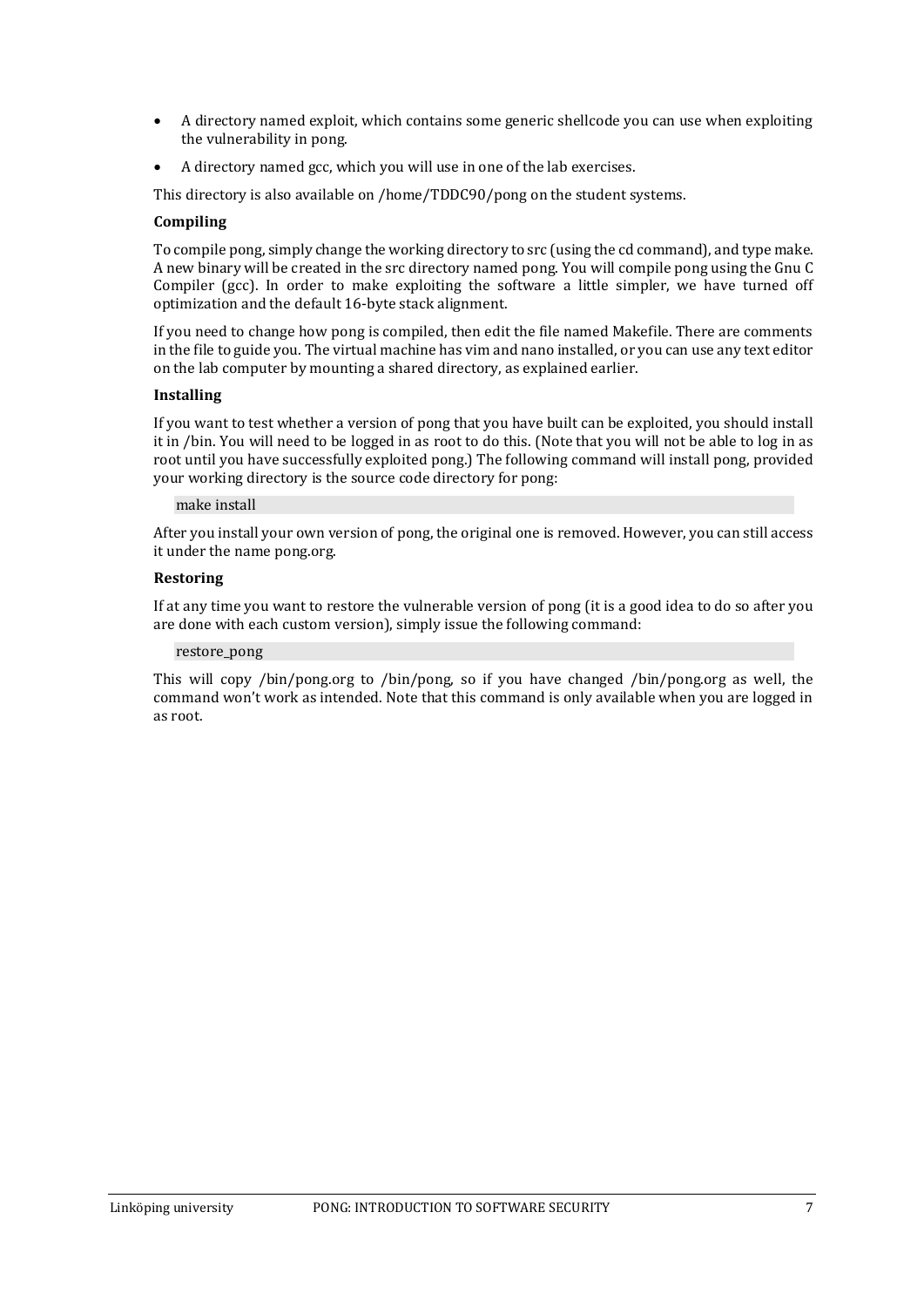# <span id="page-10-0"></span>**Part 4: Manual code review**

The source code for pong is available under /home/TDDC90/pong and in the pong directory on the virtual machine. You will inspect this code for security flaws that need to be corrected.

In order to conduct a manual code review, you need to know two things: what to look for and how to look for it. In this lab you will get minimal guidance on these issues: it is up to you to figure them out for yourselves.

In software engineering, code inspection has been used since the late 1970s. They started to garner serious attention through the work of Michael Fagan at IBM, and became known as "Fagan Inspections". A Fagan inspection is a structured group review process that can be applied to any artifact from any process. Code is an example of an artifact, and software development an example of a process.

Besides knowing how to conduct a review, it is necessary to determine what the goals of the review are. In the case of security, the obvious goal is to find vulnerabilities in the code. However, the more specific you can be, the more effective the review is likely to be. You can use existing catalogs of vulnerability types to guide you. There are links on the course homepage that may be helpful.

# **Exercise 2: Manual code review**

- 2-1 Document a procedure for code review. The procedure does not need to include *what* to look for, but should make it very clear *how* to look for security problems. You may base your process on existing processes, but ensure that what you come up with is suitable for security review.
- 2-2 Develop a checklist (or similar artifact) detailing what to look for in the code that can be used with the review procedure you have defined. Ensure that the checklist is suitable for inspecting the ping (or pong) program.

**Hint:** Focus on implementation-level bugs mentioned in the course literature and slides.

- 2-3 Perform a security review of your code and document all problems you find. For each problem, attempt to determine if the problem is exploitable or not. Base your analysis on the type of bug, and how much control the potential attacker has on input to the vulnerable part of the code. *To pass this lab moment you should find at least 5 security bugs that you deem exploitable*, excluding the bug you are given later in Part 6 of the lab*.* (There are more bugs than this in the code.) For each exploitable bug, include a brief description (a sentence or two) describing how an attacker would trigger the bug. Using the bug you exploit later in Part 6 as an example, you could mention that the bug is triggered by supplying a very long string to the "-I" option of Pong. You don't need to explain how to exploit the bugs for e.g. code execution. Include both ping.c and ping\_common.c in your code review.
- **Report:** Hand in your review procedure, checklist (or equivalent) and results of the review. You will be assessed on the suitability of your procedure, completeness and relevancy of your checklist, and quality of the review.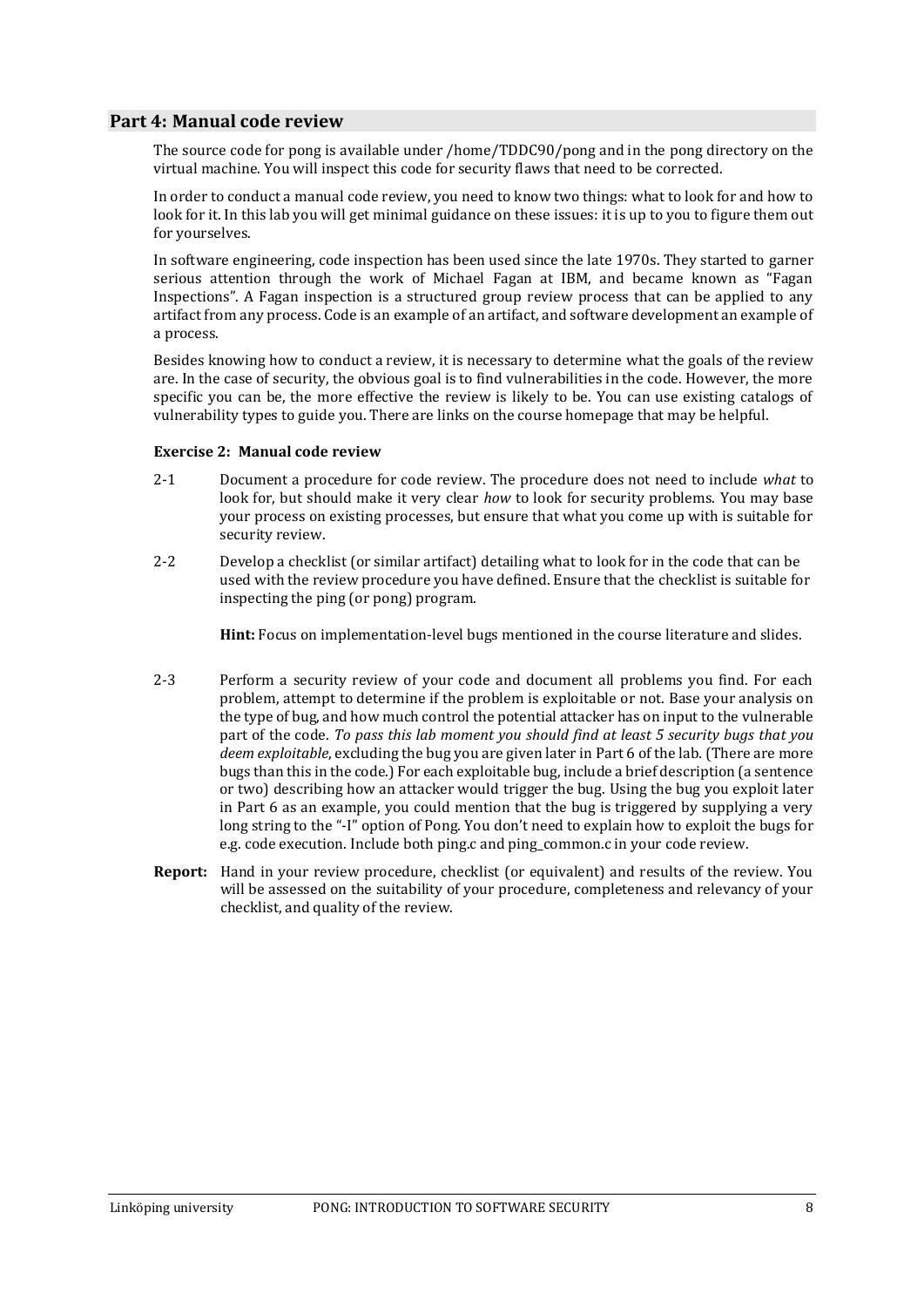# <span id="page-11-0"></span>**Part 5: Automatic code review**

There are a number of useful tools available that automatically detect security problems in source code. The best tools are commercial; in this lab you will use some of the non-commercial tools, which can still be quite helpful. Both these tools are installed on your virtual machine.

# **Exercise 3: Use flawfinder and rats to analyze pong**

- 3-1 Run flawfinder on the source code.
- 3-2 Run rats on the source code.
- 3-3 Compare the output from flawfinder to the output from rats. Compare both to your results from manual code inspection.
- **Report:** Submit a report reflecting on the properties of these two tools, their strengths and weaknesses. Consider how effective they are, their false positive and false negative rates, and their general usability.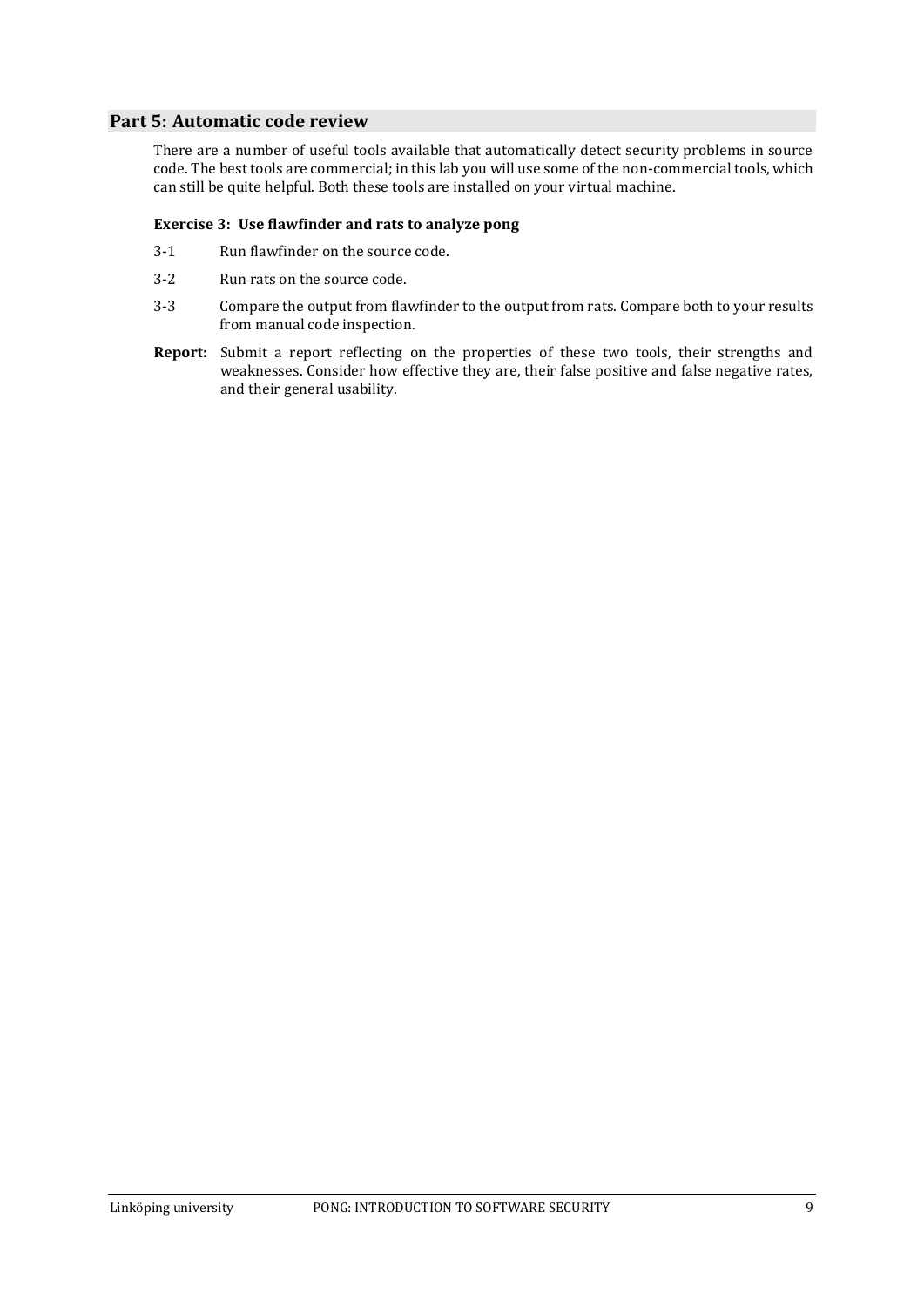# <span id="page-12-0"></span>**Part 6: Exploit pong**

# **Preparation**

Before attempting this exercise, you need to understand how a stack-based buffer overflow vulnerability works and can be exploited. We have simplified this exercise considerably, but you still need a firm understanding of how stack-based buffer overflows work. The paper "Smashing the stack for fun and profit" is probably a helpful source for this exercise. (You can find a link in the Additional Literature section of the course web page.)

It is also helpful to understand a bit about how Intel x86 assembly language works.

In this exercise you will gain privileged access to a system by exploiting vulnerable software that has been installed on the system. The vulnerability is a simple stack-based buffer overflow. Developing a reliable exploit can be very tricky. To simplify matters, we have done most of the work for you.

# <span id="page-12-1"></span>**The vulnerability**

The vulnerability you will exploit is in handing the -I argument to pong. The argument to -I is copied into a buffer stored on the stack (a field in the variable named ifr). Because there is no check ensuring that only as much data as fits into ifr is copied, the call may overwrite the stack, including the return address of the main function.

The relevant portion of the source code is shown below, with the vulnerability and the places where the main function returns highlighted in bold:

```
if (device) {
       memset(&ifr, 0, sizeof(ifr));
       strcpy(ifr.ifr_name, device);
       if (setsockopt(probe_fd, SOL_SOCKET, SO_BINDTODEVICE, 
                            device, strlen(device)+1) == -1) {
                 if (IN_MULTICAST(ntohl(dst.sin_addr.s_addr))) {
                          if (ioctl(probe_fd, SIOCGIFINDEX, &ifr) < 0) {
                                   return(2);
                          }
                          memset(&imr, 0, sizeof(imr));
                          imr.imr_ifindex = ifr.ifr_ifindex;
                          if (setsockopt(probe_fd, SOL_IP, IP_MULTICAST_IF, 
                                &imr, sizeof(imr)) == -1) {
                                   return(2);
                          }
                 }
       }
}
```
In order to exploit the vulnerability, control must reach one of the return statements. This is guaranteed to happen if the destination specified on the pong command line is a multicast address, such as 224.224.224.224. (Like with any IP address other than 10.0.2.2, you will never receive a response when using this address. However, for our purposes here, that does not matter.)

# <span id="page-12-2"></span>**Exploiting the vulnerability**

To exploit this vulnerability, you need to cause the data to be copied to consist of a NOP sled, some shellcode, followed by an address pointing into ifr, repeated enough times to overwrite the return address of main, which is stored on the stack.

There are several questions you need to answer in order to construct an exploit, foremost of which is what address to replace the return address with. In this lab, determining the return address is fairly easy. All you need to do is run pong in a debugger, using the exact same command line you would when running normally, place a breakpoint at the entry to main, and print the address of ifr, the buffer you will overwrite with malicious data. To this end we have installed gdb on your systems.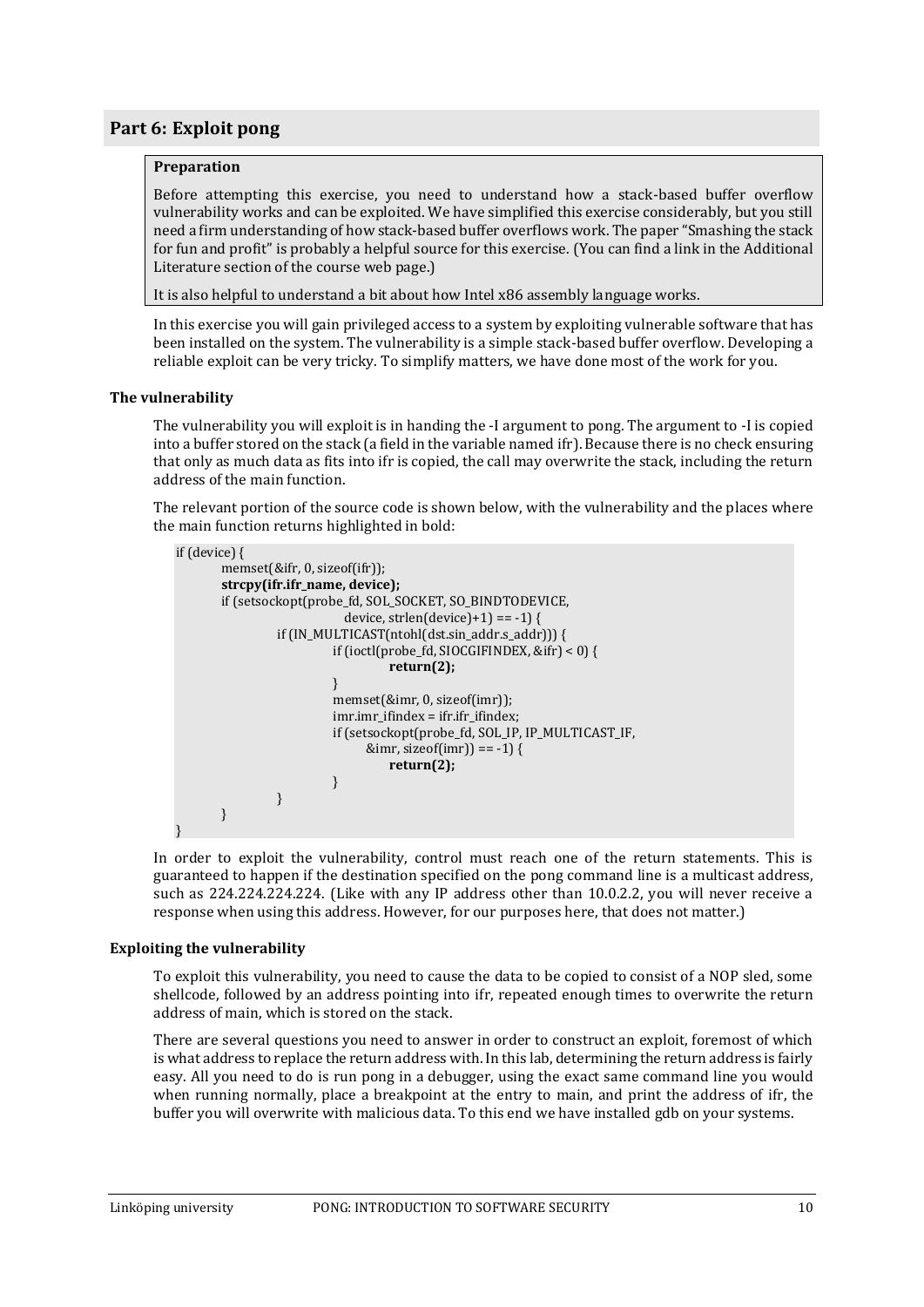#### **Exercise 4: Acquire the address of ifr**

- 4-1 In a terminal window, use cd to change working directory to one that contains the source code for pong.
- 4-2 Load pong into the debugger using the following command:

gdb /bin/pong

You should now see a gdb prompt, where you can type gdb commands.

4-3 Place a breakpoint at the entrance to main using the following command in gdb:

br main

You should receive confirmation that a breakpoint has been set.

4-4 Run the program using the same argument as you would on the command line. For example, if your normal command line is pong -I eth0 224.224.224.224, then run the program in gdb using the following command:

#### run -I eth0 224.224.224.224

It is important that you use the same command line as you will when you are trying to exploit the program, as it may affect the address of ifr on the stack. It is very likely that you will have to return to this step more than once.

4-5 When the program stops at your breakpoint, print the address of ifr using the following command:

#### print &ifr

Make a note of the address. It is typically something along the lines of 0xbffff8c8. The 0x prefix indicates that it is hexadecimal notation.

- 4-6 Exit the program by using the quit command in gdb (if you want to continue running it, type "continue" or just "c".
- **Report:** No report is required for this exercise.

The next step is to combine shellcode with a NOP sled and the return address you found into a working exploit. This will probably not work the first time you try it, because chances are the address of ifr has changed. If this is the case, then you need to get it again using gdb.

# **Exercise 5: Create an exploit**

5-1 Figure out how much room there is on the stack. The easiest way to do this is to run pong with a longer and longer argument to -I, until you get a crash (Segmentation fault, Illegal instruction, etc.) The longest possible argument is the amount of room there is. In order to exploit pong, you will have to construct an argument longer than this. Note that you may not be able to use all that space for your NOP sled and shellcode!

**Hint:** To conveniently construct a large argument to -I, you can use a Perl one-liner. For example, to use a string consisting of the letter "A" repeated 100 times:

pong -I \$(perl -e 'print "A"x100;') 224.224.224.224

(For an explanation of the \$(...) operator, see point [5-7](#page-14-0) below.)

<span id="page-13-0"></span>5-2 Compile the shellcode using nasm. The shellcode is located pong/exploit/shellcode.s. Explain, in your own words, what it does. You don't need to understand in detail what every instruction does. Focus instead on the system calls used in the shellcode, and their purpose. To compile the shellcode, simply type the following command:

nasm -o shellcode ~/pong/exploit/shellcode.s

The compiled shellcode will be located in the current working directory.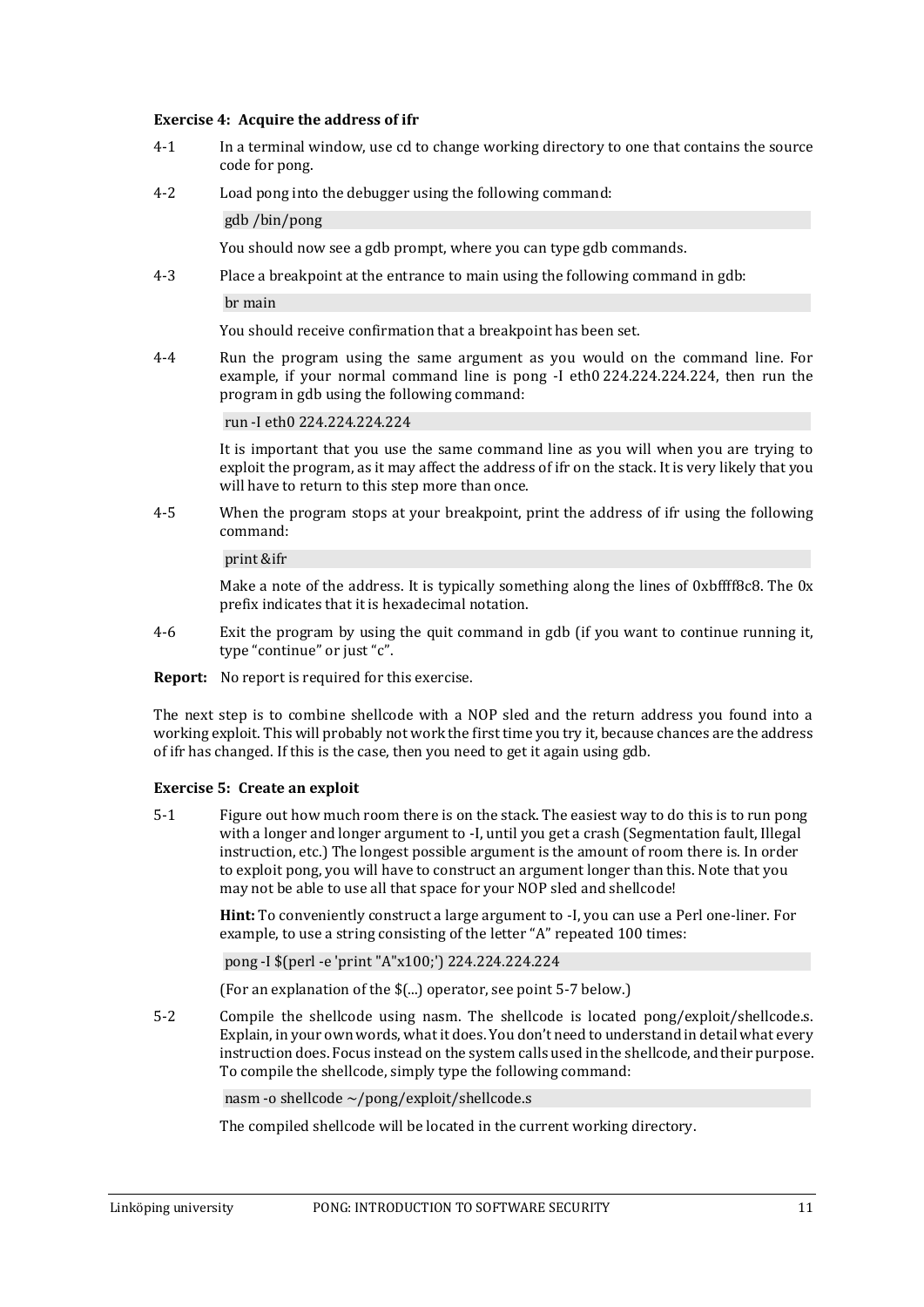5-3 Determine the size of your compiled shellcode. You can use the wc command to accomplish this:

# wc -c shellcode

- <span id="page-14-1"></span>5-4 Determine the size of the NOP sled. Typically, a large NOP sled is desirable, but in this case it isn't necessary. Why is a large NOP sled usually preferable to a small one? What is the NOP sled for anyway?
- 5-5 What is the optimal return address to use, in order to make the exploit maximally reliable, given the address to ifr the you determined earlier?
- <span id="page-14-2"></span>5-6 Create a file containing the NOP sled, and a file with the desired return address repeated a number of times. This can be accomplished using the following commands:

perl -e 'print "\x90"x*N*;' > nopsled perl -e 'print "\x*aa*\x*bb*\x*cc*\x*dd*"x*M*;' > returns

Here, *N* and *M* are decimal numbers, where *N* is the length of the NOP sled, *M* is the number of times to repeat the return address, and *aa*, *bb*, *cc*, and *dd* are the four bytes of the address of ifr in hexadecimal format with the least significant byte first. If you have correctly calculated the available size on the stack, using  $M = 1$  should work, but repeating the return address a few times (say, about 5 times) will make the exploit a bit more reliable in case you modify the program as part of the later exercises. (Note that if you add local variables to main, the "distance" from ifr to the return address may increase, possibly causing your attack string to be too short unless you use some extra returns.)

Note that the return address must be aligned to a four-byte boundary when placed on the stack (i.e. the address where the return address is stored is divisible by 4). How can you ensure that the return address you provide in your shellcode is correctly aligned?

**Hint 1**: How are strings represented in C?

**Hint 2**: When your input is just long enough to trigger a crash, how large part of the return address is overwritten, and with what?

<span id="page-14-0"></span>5-7 Run your exploit in gdb to verify that it seems to work. Start gdb, then (assuming you used the file names specified above), issue the following commands (set a breakpoint at the entry to main; one on line 252, which contains the call to strcpy; and one on line 260, which is a return statement):

> br main br 252 br 260 run -I \$(cat nopsled shellcode returns) 224.224.224.224

The \$(...) operator captures the output from the command inside the parentheses and "pastes" it into the command line. The effect is that pong is given an -I option consisting of the nopsled, shellcode and returns as one (very) long string. (Remember that you need to use the multicast address given above, otherwise pong will not take the desired code path.)

When execution stops the first time, at the entry to main, display the address of ifr. It must be equal to or somewhat less than the address you put into the returns file. If not, write the new address of ifr into returns, and re-run the program.

Continue running the program until it hits the breakpoint on line 252 (the line with the call to strcpy). Simply type C into gdb and press return. Now, examine the contents of the stack using the following commands.

x/10i &ifr x/x \$ebp

x is short for examine, and is used to view the contents of memory in gdb. The letter after the slash determines how gdb interprets the data, and the number how many data elements to display. For example, the first command disassembles ten instructions in memory, starting at the location of ifr. Just hit the return key to see more. The second command examines the stack starting at the address stored in register ebp (the frame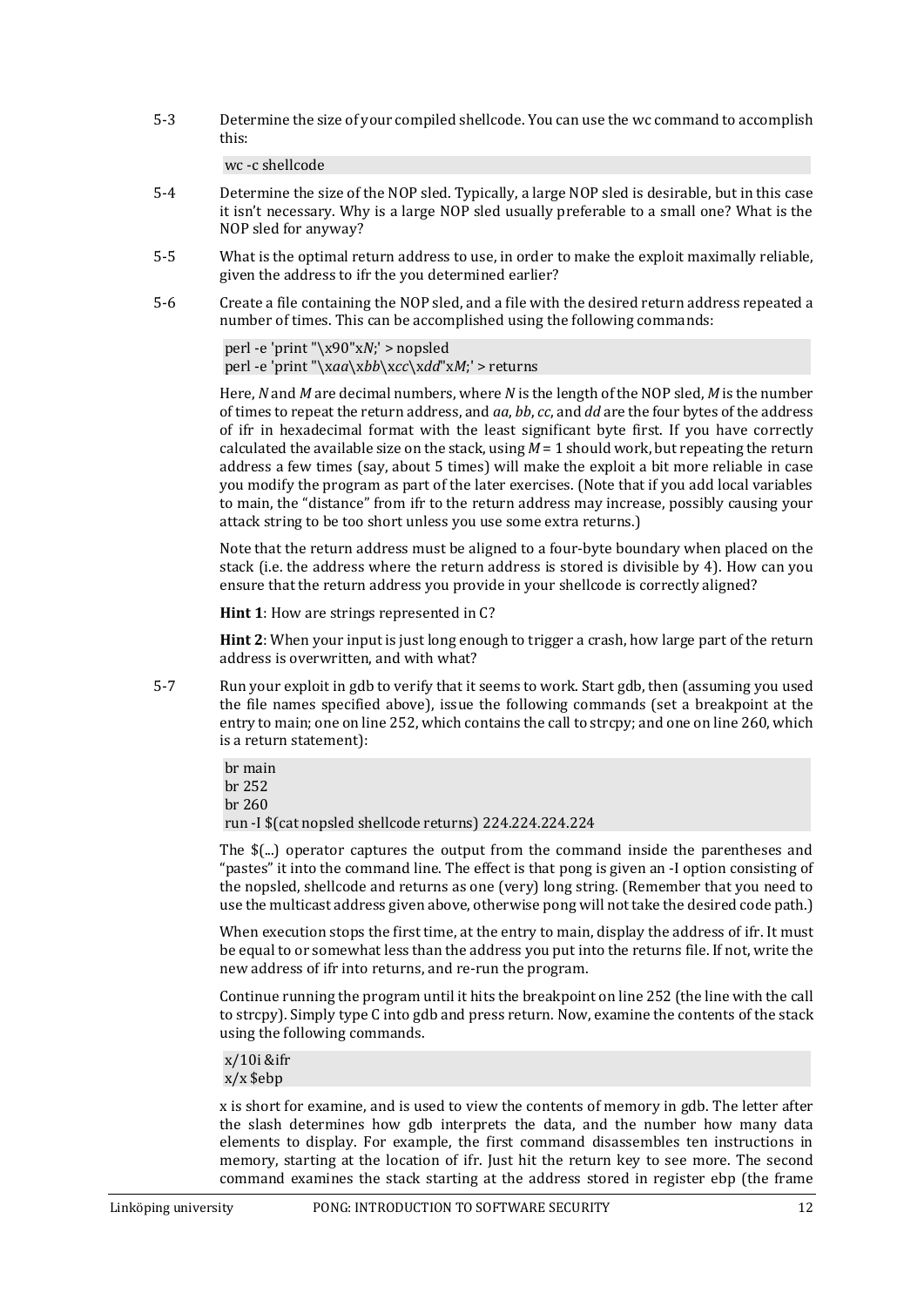pointer), and displays it as a (32-bit) hexadecimal number. Hit return to see more. Before executing the strcpy call, the contents of ifr should be zero, which corresponds to the machine code instruction add %al,(%eax). The stack, starting at ebp should contain a stack address followed by a return address, often something like 0xb7yyyyyy. If you want to check if a particular address is a return address, use the x command. For example:

(gdb) x/x \$ebp 0xbffff618: 0x00000000  $(gdb)$ <sup> $\leftrightarrow$ </sup> 0xbffff61c: 0xb7e3ea63  $(gdb)$ <sup> $\leftrightarrow$ </sup> 0xbffff620: 0x00000000 (gdb) x/i 0xb7e3ea63 0xb7e3ea63 <\_\_libc\_start\_main+243>: mov %eax,(%esp)

Here 0xb7e3ea63 looks like a return address. Using the x command again, we see that this is at line 243 of the function \_libc\_start\_main, which is the function that called main. This is the return address you need to overwrite.

Now, execute the strcpy call. Simply type next and press return. Re-examine the contents of ifr and the stack. In ifr you should see a series of nop instructions followed by your shellcode. On the stack, you should see your desired return address repeated several times. If this is not the case, then your exploit is not constructed correctly. Check the size of your NOP sled and try again. If everything looks OK, it is time to watch the exploit in action. Continue to the next breakpoint by typing C and pressing return. This should be a return statement. Use the following command to set up a permanent display of the next instruction:

# disp/i \$eip

Now step through the code, instruction by instruction using the si command. You can always repeat the most recently issued command by simply hitting the return key in gdb. Continue executing one instruction at a time until you see ret. This instruction places the value at the top of the stack into the program counter. This should be your desired return address. Make sure by displaying the top of the stack:

# x/x \$esp

Use the si command again to execute the ret instruction. The next instruction should be a nop – part of your NOP sled. Verify that this is the case using the following command:

# x/10i \$eip

This shows the next ten instructions in memory. Hit return to see more. If you have indeed started to execute your NOP sled, the exploit is working as planned. If you continue execution, a new shell will be spawned, but since you are running in the debugger, it will not be a root shell.

<span id="page-15-0"></span>5-8 Try to run your exploit for real using the following command line:

/bin/pong -I \$(cat nopsled shellcode returns) 224.224.224.224

Before doing this you may want to alter the return address a little. It will not be the same as it was in gdb. If you have a reasonably large NOP sled, increase the return address by a few bytes. If the address of ifr increases a little compared to its value in gdb, this will improve the chances of your exploit working.

Typically, one of five things will happen: the program terminates normally; the program terminates with a segmentation fault, illegal instruction or other error; the program does not terminate at all; the program starts a shell in which the effective, but not real or saved, user ID is set to 0; or the program starts a shell in which the effective, real, and saved user ID are all set to 0 (in which case the exploit was successful).

The difference between the last two possibilities is subtle. In the first case, where only the effective user ID was changed, the exploit was a partial success: it succeeded in starting a shell, but not in permanently elevating privileges. You will still be able to change the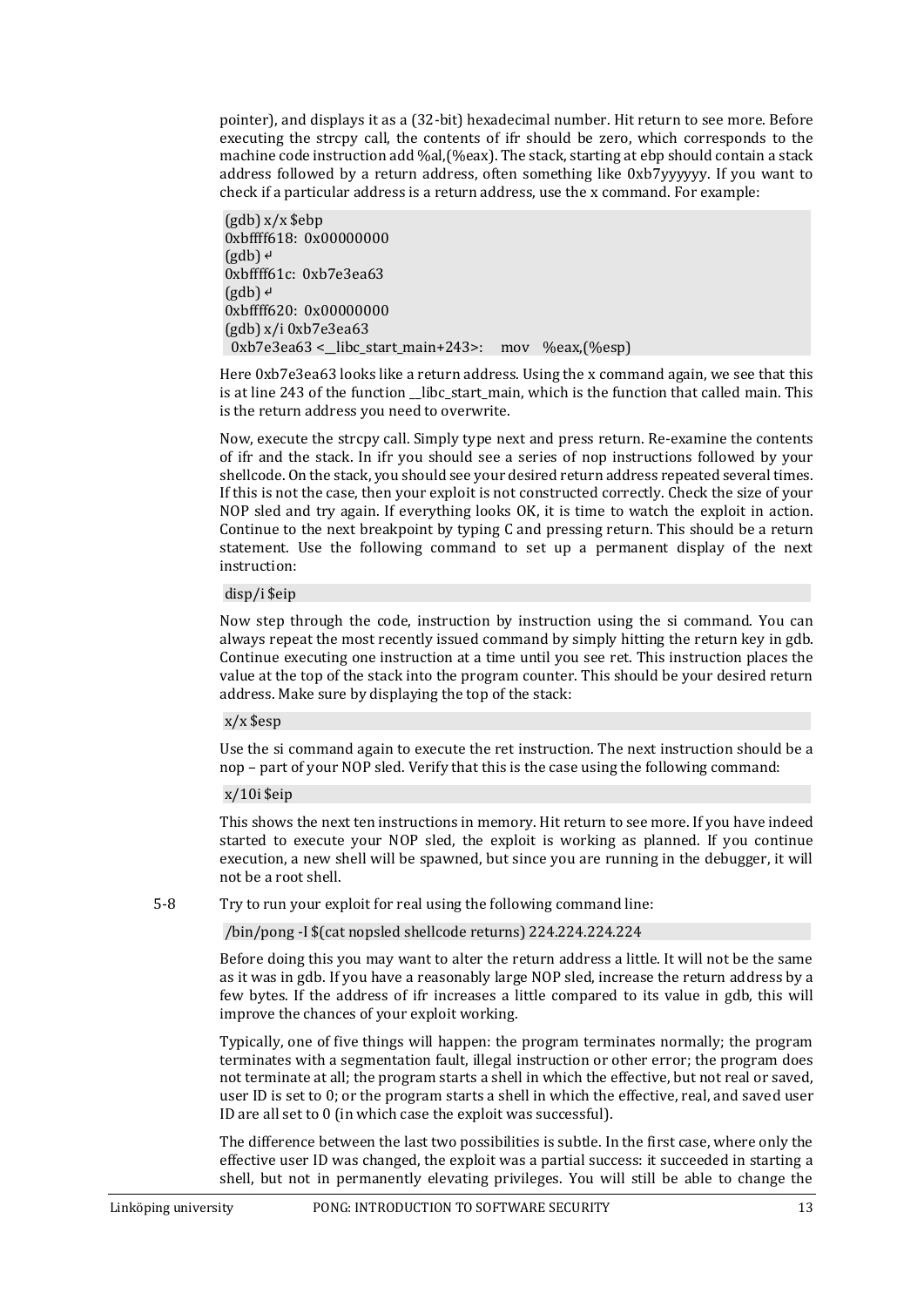password for root, but not very conveniently. To see whether your exploit was completely successful or not, use the id command.

If your exploit was completely successful, you will see something like this:

# id

uid=0(root) gid=1000(tddc90) egid=0(root) ...

If you only succeeded in setting the effective user ID to root (and that is done for you when the setuid binary is started) you will see something like this:

# id

uid=1000(tddc90) gid=1000(tddc90) euid=0(root) ...

In this case, you are very close to success, and a small change to your exploit will generate complete success.

Another possibility is that your command shell will hang, or that you will get two prompts – one corresponding to your normal shell and one for a root shell. In these cases, you will have to attempt to resolve the situation. Hitting Control+C and Control+L repeatedly and randomly often clears the problem. Another possibility is that you have managed to turn off output to the terminal. If this is the case, the command stty sane followed by Control+L may clear the problem.

Explain how execution of the program has proceeded in each of these cases:

- (a) Explain what has happened when the program terminates normally. Why was your exploit unsuccessful?
- (b) Explain what has happened when the program terminates with a segmentation fault (or illegal instruction, bus error or similar error). Why was your exploit unsuccessful?
- (c) Explain what has happened when the program starts a shell where the real and saved user IDs are your own, but the effective user ID is root. **Hint:** Think about your answer to questio[n 5-2,](#page-13-0) and reason about what may happen if your overwritten return address is a bit off.

If your exploit wasn't successful, figure out why, and repeat the process until it is. Note that this may entail going back to find the return address of ifr, as it changes depending on what you place on the command line. The location of the stack (and therefore ifr) may also be somewhat different depending on whether you use the main QEMU window or an SSH shell for starting pong.

**Report:** Submit your explanation of the shellcode (exercise [5-2\)](#page-13-0), your answers concerning the NOP sled (exercise [5-4\)](#page-14-1), the answer concerning alignment of the return address (exercise [5-6\)](#page-14-2) and your analysis of the three ways execution can proceed (exercise [5-8\)](#page-15-0). You will be assessed on the quality and correctness of your answers.

# **Exercise 6: Own the box**

- 6-1 Use your working exploit to start a root shell.
- 6-2 Once an attacker has a root shell, he or she can, for example, use one of the following methods to ensure continued access to the computer:
	- (a) Use the passwd command to change the root password.
	- (b) Create a new user with user ID 0 and a known password using the adduser command (or by editing /etc/passwd and /etc/shadow).
	- (c) Install a rootkit.
	- (d) Write a new program that spawns a shell and make it setuid root.

Each method has advantages and disadvantages from an attacker's point of view. Reflect on the consequences, advantages and disadvantages of each option. *For this particular exercise, we strongly recommend that you change the root password to something you know*.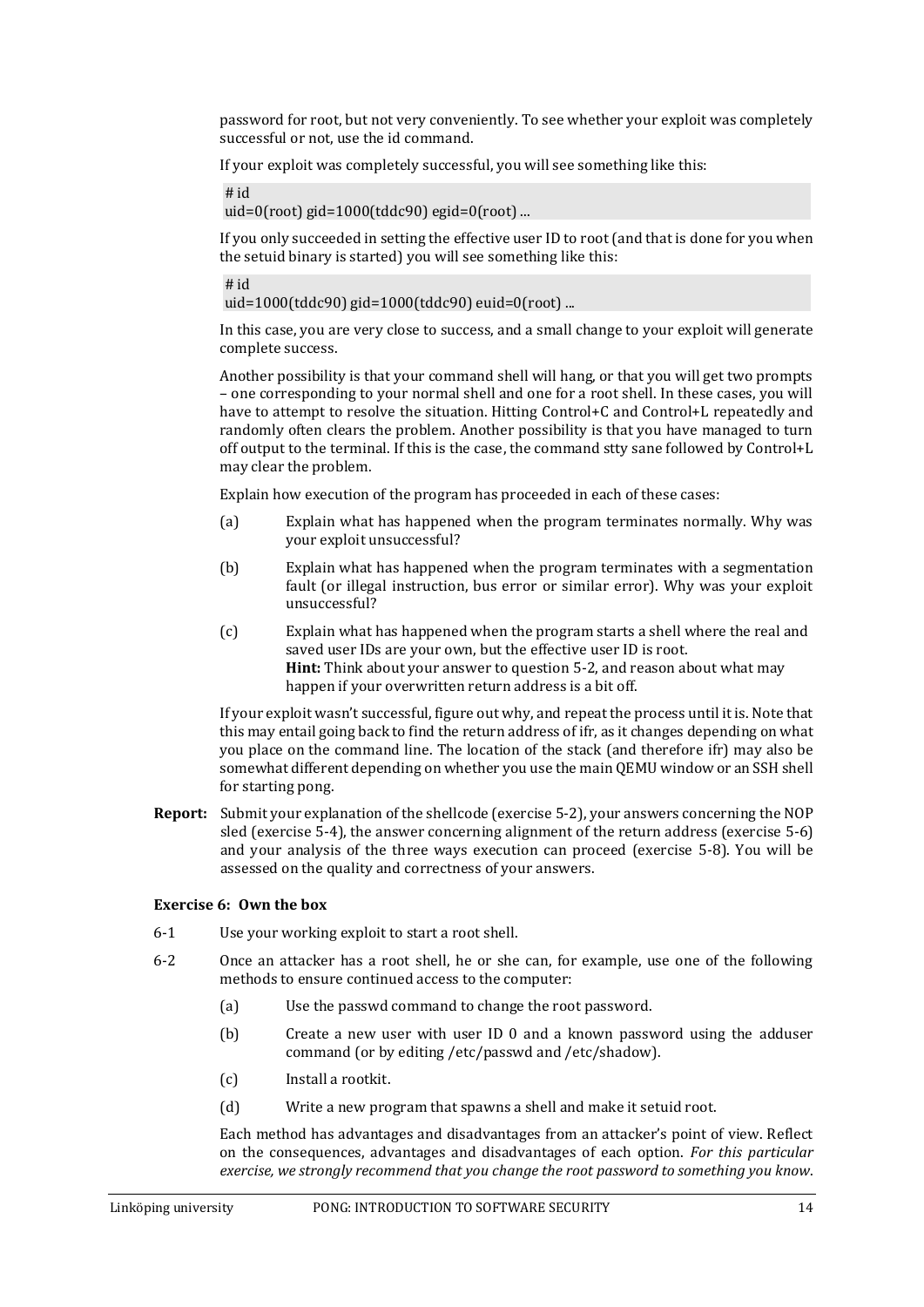**Note:** The spawned root shell will not have environment variables properly set. Therefore, some commands may not function properly. We recommend that you quit the spawned shell with exit as soon as you have set a new root password. You can then launch a "proper" root shell using the su command when you need root access.

**Report:** Submit your reflections of the various methods to ensure continued access. You will be assessed on the quality and accuracy of your statements.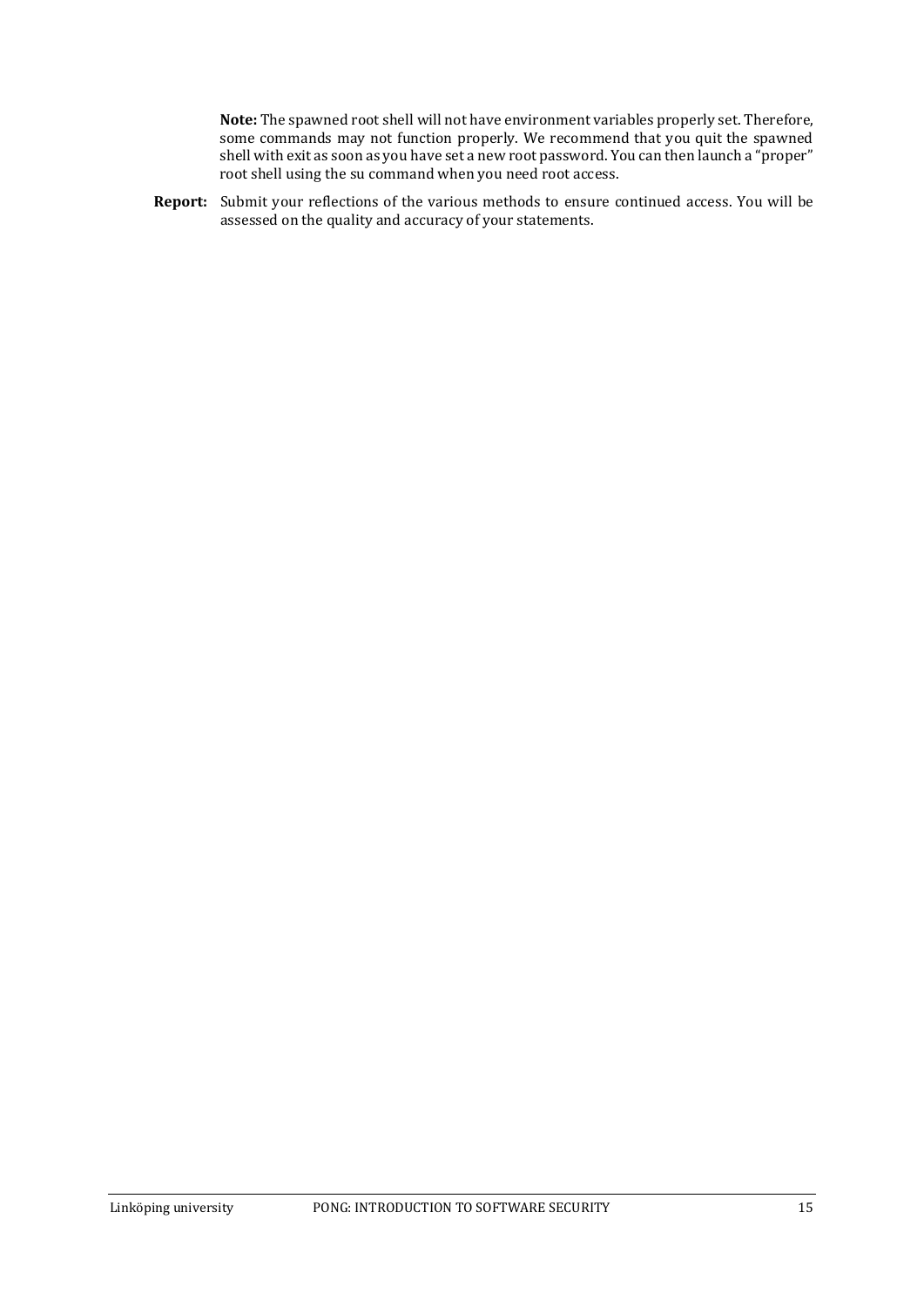# <span id="page-18-0"></span>**Part 7: Prevent pong from causing any harm**

# **Preparation**

You will need to have root access on the virtual machine before attempting these exercises. If you have not ensured that you can log in as root without exploiting the system, then do so before continuing.

# <span id="page-18-1"></span>**Use the compiler to prevent exploitation**

Successful exploitation using the simple methods in this lab can be prevented by the compiler. The gcc compiler has supported protection against certain types of stack-based buffer overflows for quite some time.

The gcc stack protector inserts additional code at the entry to and exit from certain functions. In /home/tddc90/pong/gcc on the virtual machines, there is a small program named sp.c that you will use for the following exercises.

# **Exercise 7: Exploring the gcc stack protector**

7-1 Compile sp.c without generating machine code, once with and once without the stack protector enabled. You can use the following commands:

gcc -o sp\_with.s -mpreferred-stack-boundary=4 \

-masm=intel -fstack-protector -S \

~/pong/gcc/sp.c

gcc -o sp\_without.s -mpreferred-stack-boundary=4  $\backslash$ 

-masm=intel -fno-stack-protector -S \

 $\sim$ /pong/gcc/sp.c

The files sp\_with.s and sp\_without.s now contain x86 assembly code for the sp.c program using Intel syntax (the most commonly used for Intel processors).

7-2 Extract the code at the entry and exit of the main function that implements the stack protector, and explain (in your own words) how it works. Copy the extracted code to your report and annotate the relevant parts with explanations.

**Hint 1:** Refer to the course slides on stack cookies, and try to figure out which parts of the assembly code that implements the different steps of the protection scheme.

**Hint 2:** You can use the diff command to view the differences between the two assembly files.

diff sp\_with.s sp\_without.s

**Report:** Submit your explanation of how the gcc stack protector works. You will be assessed on the quality of your explanation.

# **Exercise 8: Use the compiler to prevent exploitation**

- 8-1 Re-compile pong with the stack protector turned on. To accomplish this you will need to change the Makefile so that gcc is called with the right arguments. There are comments in the Makefile to guide you.
- 8-2 Install and attempt to exploit pong. What happens?
- 8-3 Restore the Makefile so it does not call gcc with -fstack-protector and restore the original (vulnerable) version of pong using the restore\_pong command.
- **Report:** Submit your observations on this exercise. Explain what happened and why. You will be assessed on the quality and accuracy of your observations.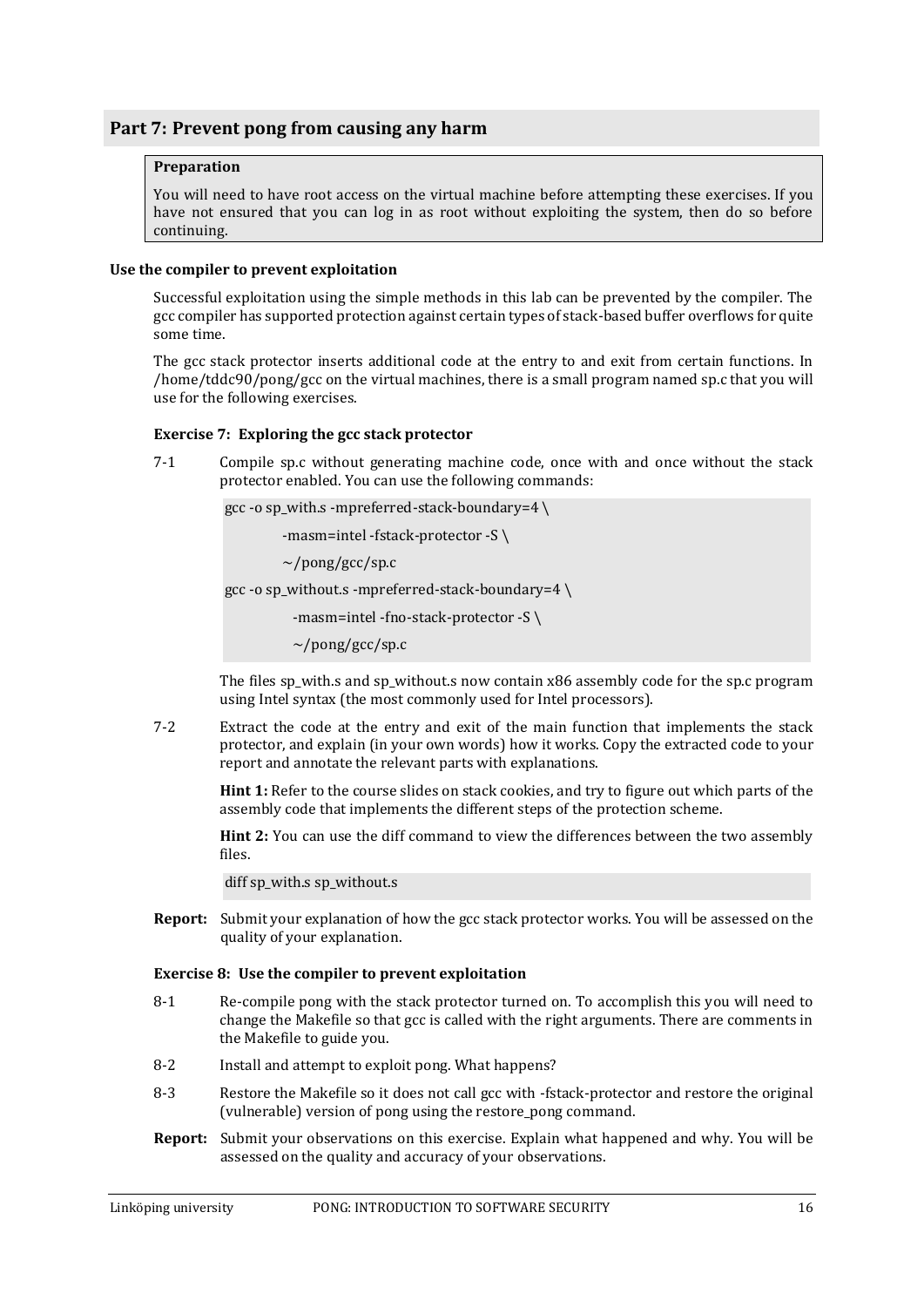# <span id="page-19-0"></span>**Randomize the stack address**

The exploit you used depends on being able to predict the address of the stack. One way to prevent an attack is to ensure that this is impossible. Most modern versions of Linux, including the one powering your virtual machine, are capable of doing this.

# **Exercise 9: Exploring ASLR**

9-1 Log in as root on the virtual machine and enable the kernel.randomize va space sysctl by issuing the following command:

sysctl -w kernel.randomize\_va\_space=2

When this sysctl is set, the Linux kernel randomizes the base address of the stack, heap, and shared libraries when starting an executable.

- <span id="page-19-1"></span>9-2 Start pong in gdb at least ten times, printing the address of ifr each time. What are the different addresses you get? How large is the difference between the highest and the lowest address you see? Is it possible to draw any conclusions from this concerning the magnitude of the randomization?
- <span id="page-19-2"></span>9-3 Explain, in your own words, at least one way to exploit a stack-based buffer overflow that does not rely on predicting the location of buffers on the stack.
- 9-4 Turn address space layout randomization off again using the following command:

sysctl -w kernel.randomize\_va\_space=0

Verify that it is off by running your exploit again.

**Report:** Submit your results and answers to the questions in [9-2](#page-19-1) and [9-3.](#page-19-2) You will be assessed on the quality of your answers.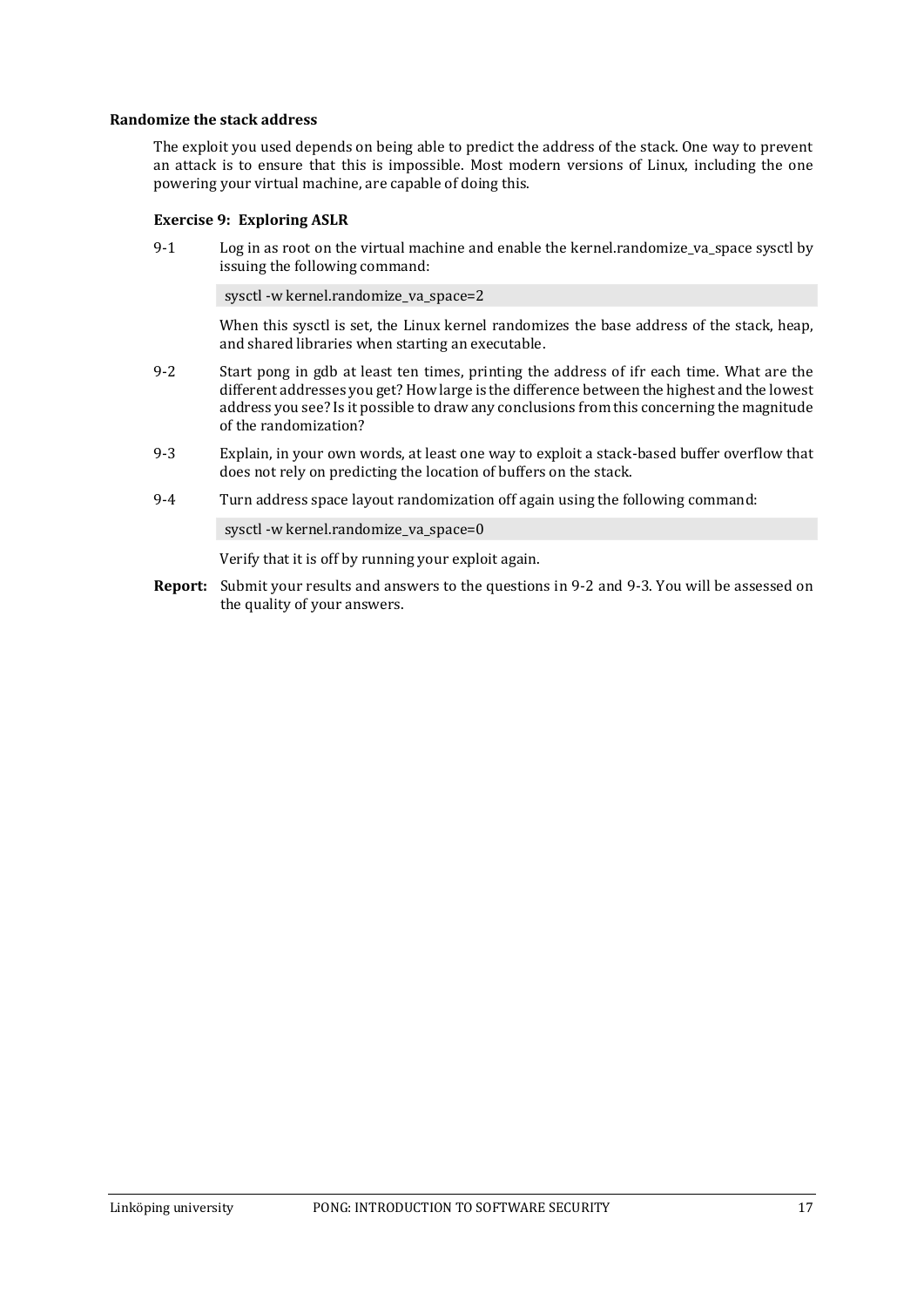# <span id="page-20-0"></span>**Part 8: Fix pong**

You should already have fixed many of the low-level problems with pong (in the splint lab), but the vulnerable version of pong contains both code and design level flaws. First, you will fix the designlevel flaw, which actually prevents exploitation. Next, you will fix all the problems in the code.

The main design level flaw in pong is that it does not relinquish its privileges as soon as possible. If it had relinquished privileges before the vulnerable code was executed, then the flaws would be impossible to exploit. The paper "Setuid Demystified" in the Additional Literature section of the course web page could be helpful when doing this exercise.

# **Exercise 10: Fix design-level vulnerabilities**

- 10-1 Save a copy of ping.c named ping.c.org and a copy of ping\_common.c named ping\_common.c.org.
- 10-2 Cause pong to drop its privileges as soon as possible. You may have to rearrange the code a little, but the functionality of the program should not change (i.e. the user should not be able to notice the difference).
- 10-3 Create reports detailing your changes by using the following command:

diff -u ping.c.org ping.c diff -u ping\_common.c.org ping\_common.c

- 10-4 Recompile and install pong and verify that the new version does not give a root-shell when exploited. *Also test pong to make sure that the new version can still ping 10.0.2.2 when running as a non-root user.*
- 10-5 Is there a security design pattern that would have been useful in implementing PONG, had it been applied from the beginning?
- **Report:** Submit the reports showing your changes. You will be assessed on the quality and completeness of your changes.

The last step in this lab is to fix pong by eliminating all the vulnerabilities in the code.

# **Exercise 11: Fix code-level vulnerabilities**

- 11-1 Save a copy of ping.c named ping.c.org and a copy of ping\_common.c named ping\_common.c.org.
- 11-2 Fix all the code-level vulnerabilities in pong (i.e. calls to unsafe functions, incorrect use of APIs etc).
- 11-3 Create reports detailing your changes by using the following command:

diff -u ping.c.org ping.c

- diff -u ping\_common.c.org ping\_common.c
- 11-4 Recompile and install pong and verify that the new version still works, and cannot be exploited.
- **Report:** Submit the reports showing your changes and a report explaining how you are sure you have fixed all the vulnerabilities in the code. You will be assessed on the quality and completeness of your results.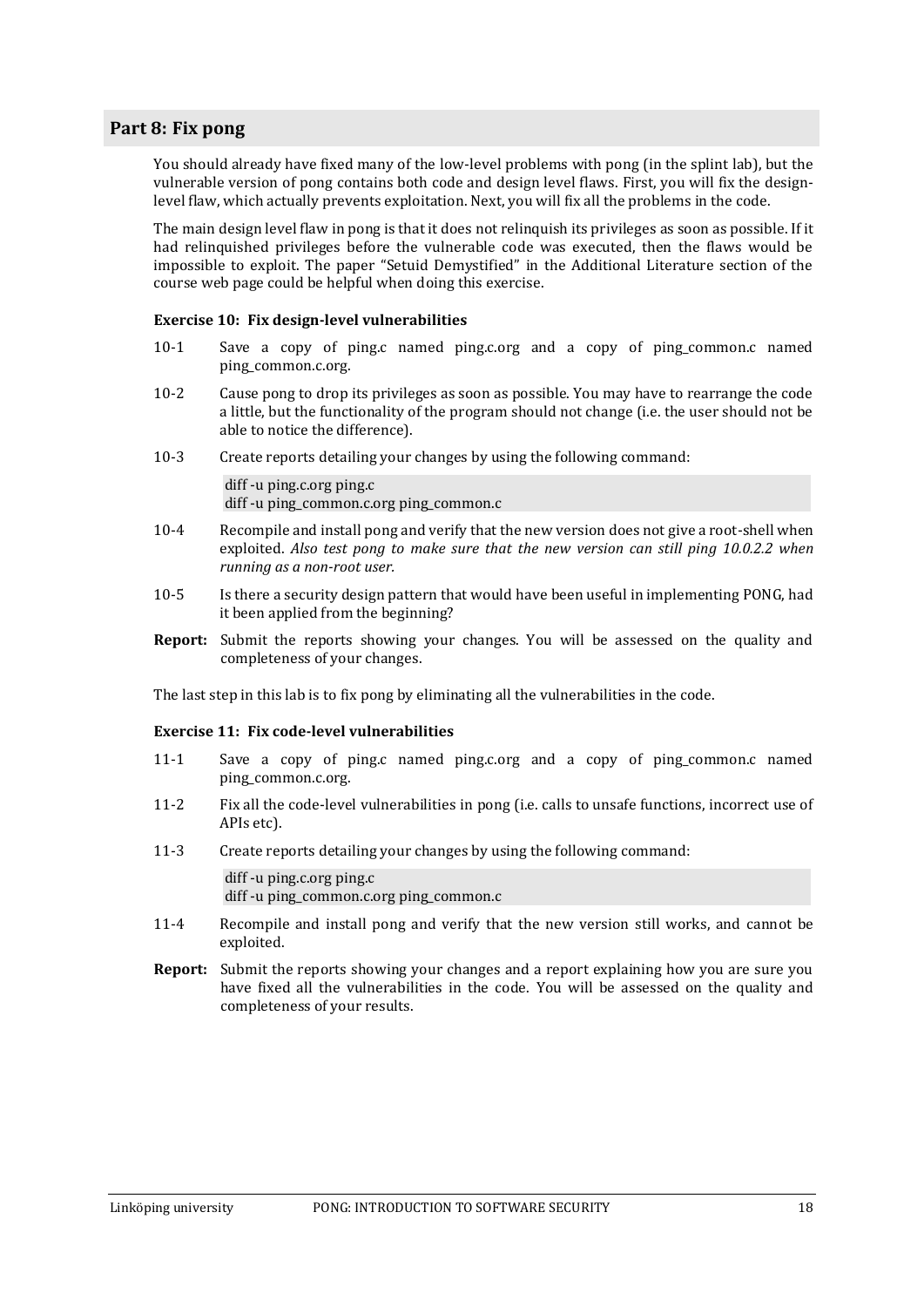# <span id="page-21-0"></span>**Preparation**

Make sure to use the vulnerable version of pong when doing the exercises below

In this part you will exploit pong one more time, but using a Format String Attack. This attack lets the attacker print the contents of the process's memory and enables writing to arbitrary memory addresses.

# <span id="page-21-1"></span>**The vulnerability**

The vulnerability is reached by the same argument as above (the -I argument). The difference is that you will exploit an incorrect usage fprintf. Look at the source code below, in which the vulnerability has been highlighted.

```
if (device) {
        memset(&ifr, 0, sizeof(ifr));
        strcpy(ifr.ifr_name, device);
        if (setsockopt(probe_fd, SOL_SOCKET, SO_BINDTODEVICE, device, 
strlen(device)+1) == -1) {
                if (IN_MULTICAST(ntohl(dst.sin_addr.s_addr))) {
                         struct ip_mreqn imr;
                         if (ioctl(probe_fd, SIOCGIFINDEX, &ifr) < 0) {
                                 fprintf(stderr,"ping: unknown iface ");
                                 fprintf(stderr, device);
                         fprintf(stderr, "\n");
                                 return(2);
                         }
                         memset(&imr, 0, sizeof(imr));
                         imr.imr_ifindex = ifr.ifr_ifindex;
                         if (setsockopt(probe_fd, SOL_IP, IP_MULTICAST_IF, &imr, 
sizeof(imr) == -1) {
                                 perror("ping: IP_MULTICAST_IF");
                                 return(2);
                         }
                }
       }
}
```
For the same reason as in part 6 it is necessary to pass a multicast address to pong (224.224.224.224 will do). This part consists of two exercises, reading from memory and writing to memory.

# **Exercise 12: Read from memory**

Reading from memory is straightforward, simply add some "%x" or similar and fprintf will print the contents of the stack in the chosen format.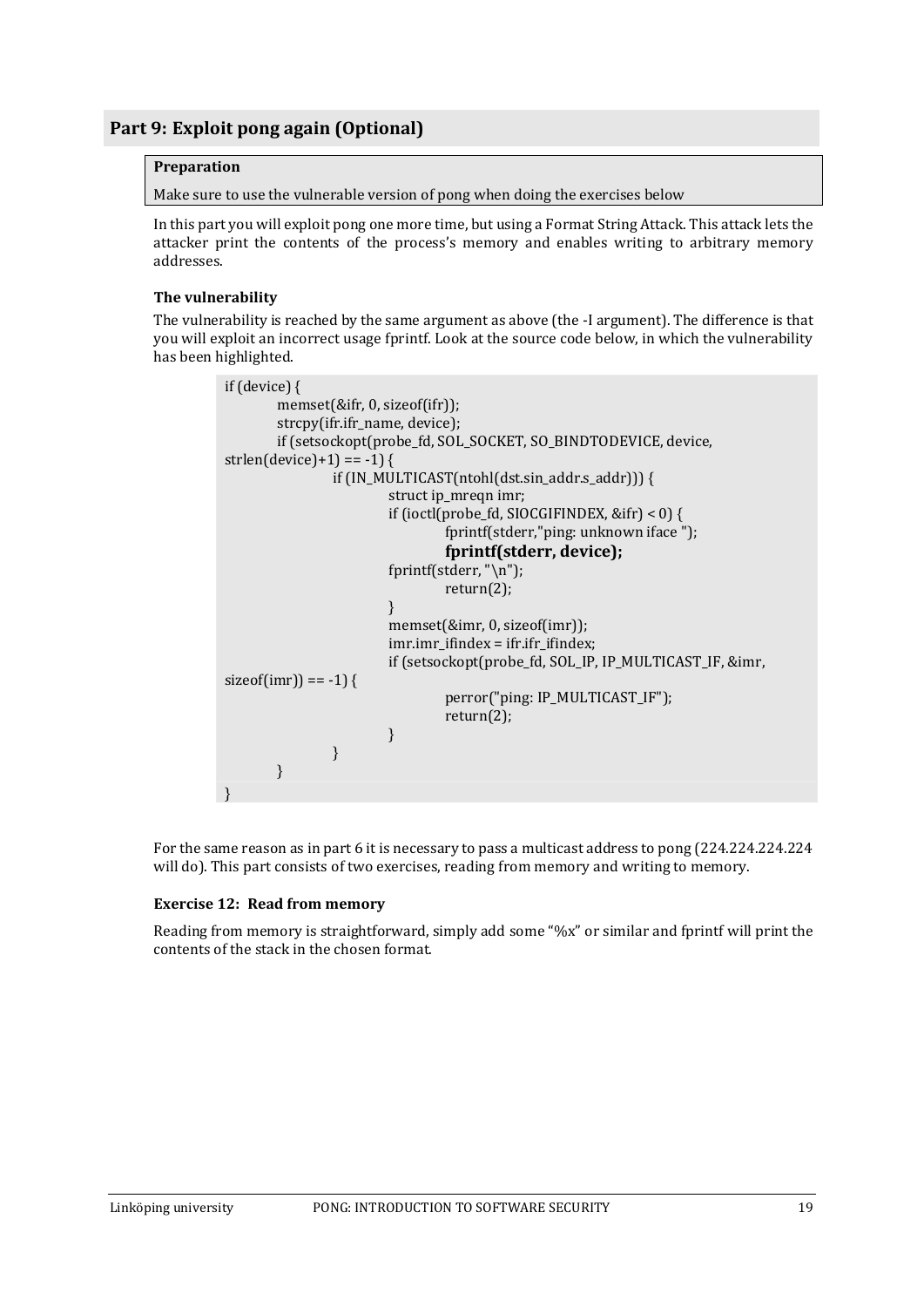Try executing the program to read the stack:

gdb pong run -I "%x,%x,%x,%x" 224.224.224.224

The output will display four values from the stack in its hexadecimal representation. It should look similar to this:

(gdb) run -I "%x,%x,%x,%x" 224.224.224.224 Starting program: /home/ollwe447/pong/src/pong -I "%x,%x,%x,%x" 224.224.224.224 ping: unknown iface **14,4014b440,c,ffbfdbb0**

The contents from the stack is printed in bold.

12-1 Since the stack is printed it is possible to print the arguments. Pass something extra, for example AAAA, before the %x's and try to find it by adding more and more %x's. A lot of %x's might be needed.

**Report:** Show the assistant that you have managed to find the arguments

# **Exercise 13: Write to memory**

The purpose of this exercise is to write to a chosen address in memory. %n will be used for writing. Whenever fprintf finds a %n in the provided format string it will write the number of characters printed into an address that is provided as an argument.

# fprintf("ABCD%nE",&x);

The value four will be written into x because the string "ABCD" consists of four characters. If the argument &x is omitted the value will be written into an address that is found on the stack. This is the behavior that will be exploited. It will be done by inputting a string like this:

"\xc0\xdb\xbf\xff%x%x...%x%x%n"

This will write the number of characters written into the address 0xffbfdbc0 if the amount of %x's is correct. The correct value should be one less than what is need to print the address by just using %x's.

- 13-1 Use the method above to write to an address of your choosing. (**Hint:** Write to a high address like 0xffbfdbc0).
- 13-2 The number written is the amount of characters printed thus far. With that in mind write the value 0x140 to the chosen address.

**Report:** Show the assistant how you solved the tasks.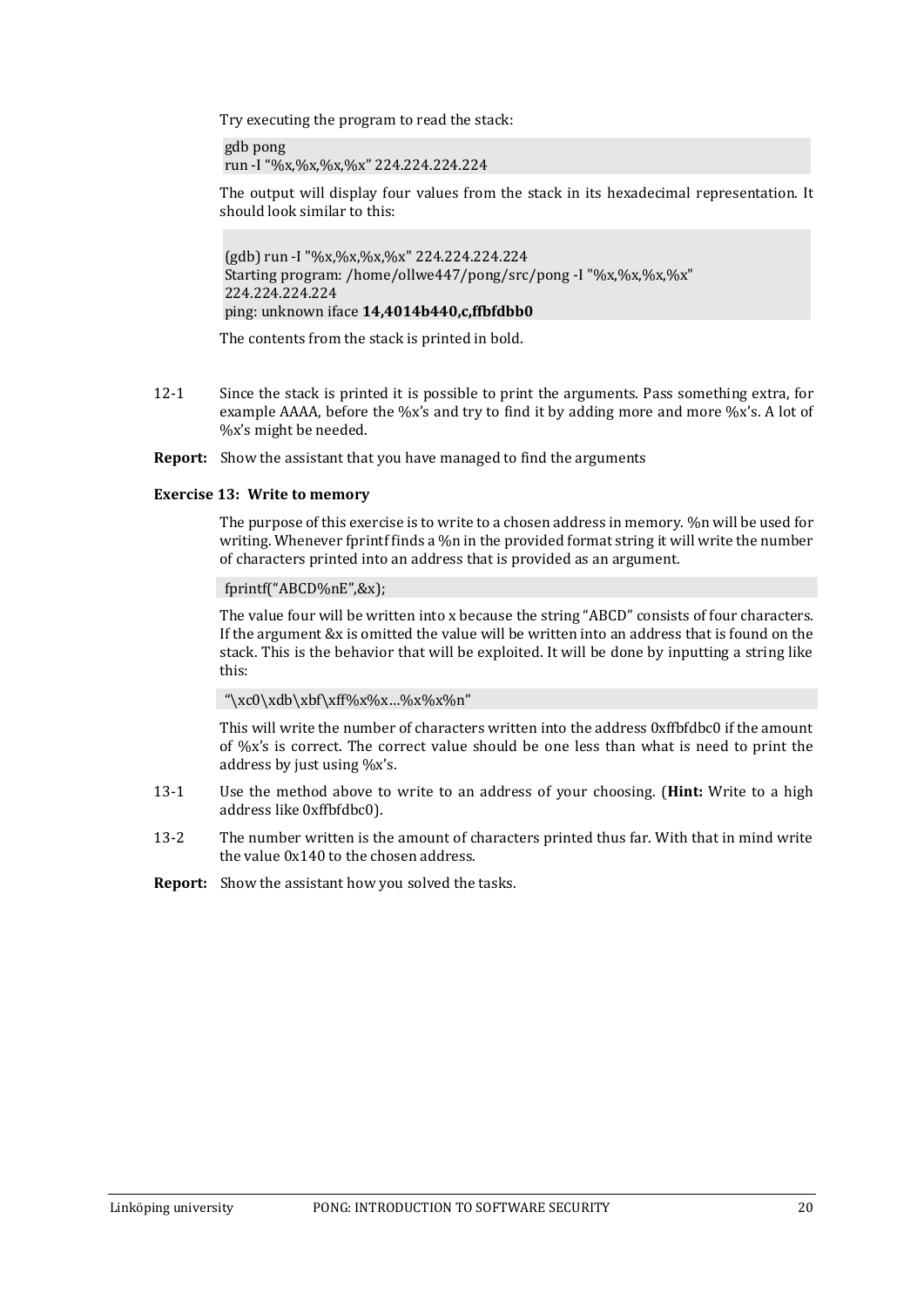#### **Exercise 14: Writing an address**

So far you have written a small value into an unimportant address. A more useful task would be to overwrite the return address of the program to an address to provided shellcode. This introduces more issues. You need to put the shellcode somewhere and in this lab you will put it on the stack. This means that the address that you want to write, the one pointing to your shellcode, into the return address is also on the stack. The stack is located at a very high address, usually around 0xbffdfxxx. Remember that fprintf has to print the amount of characters that you want to write. If the address to your shellcode is 0xbffdfacc it means that you have to supply a string that is 4 290 763 468 (0xbffdfacc in decimal form) characters long.

A better method would be to do four writes and focus on getting one byte at a time correct, this means that you need to write the address 0xddccbbaa in the order aa, bb, cc and dd. So the format string would look like below, addresses are printed in blue and the padding A's printed in green. Stack

| <b>Oxddccbbaa</b> | return address  |
|-------------------|-----------------|
|                   | Saved registers |
|                   | Arguments       |
|                   |                 |

| <b>Oxddccbbaa</b> |  |  |  |  |           |                                               |    |     |
|-------------------|--|--|--|--|-----------|-----------------------------------------------|----|-----|
|                   |  |  |  |  |           |                                               |    |     |
|                   |  |  |  |  |           |                                               |    |     |
|                   |  |  |  |  |           |                                               |    |     |
|                   |  |  |  |  |           | Oxffbfdacc is the address to<br>the beginning | of | the |
|                   |  |  |  |  | shellcode |                                               |    |     |